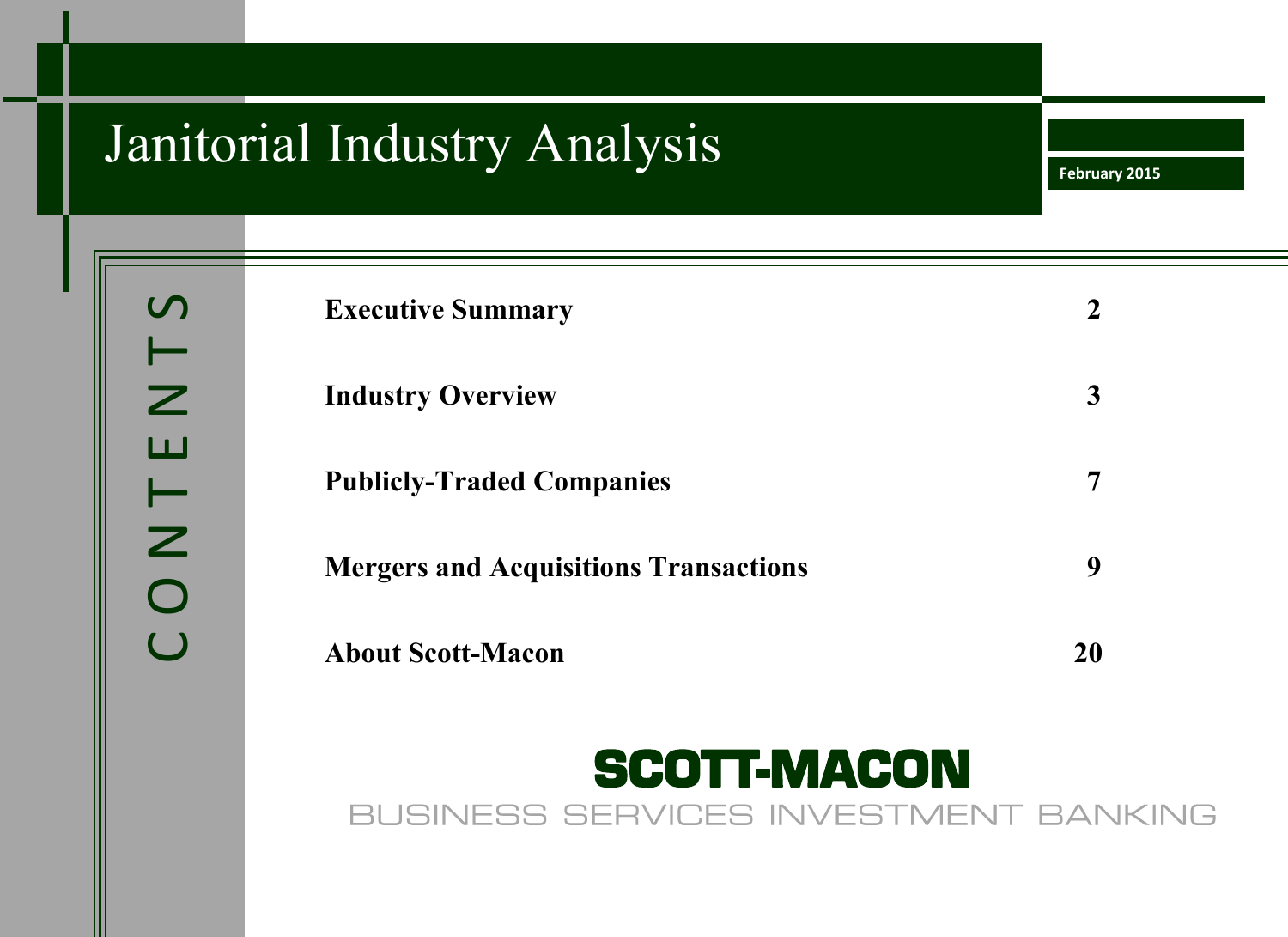# Overview of the Janitorial Industry February 2015: Industry Report

### Dear Clients and Friends,

Scott-Macon is pleased to present you with our analysis of the Janitorial Market. This report reviews janitorial companies from three perspectives:

- **Industry Overview** Pages 3 through 6 present an analysis of the janitorial industry's important trends.
- **Publicly-Traded Companies** Pages 7 and 8 present comparable publicly-traded companies and their valuation metrics.
- **Mergers and Acquisitions** Starting on page 9 we present a table of selected Janitorial Industry M&A deals since 2010.

Following are the summary valuation statistics:

|                                   | Revenue  | <b>EBITDA</b> |                             | Revenue  | <b>EBITDA</b> |
|-----------------------------------|----------|---------------|-----------------------------|----------|---------------|
| <b>MERGERS &amp; ACQUISITIONS</b> | Multiple | Multiple      | PUBLICLY-TRADED COMPARABLES | Multiple | Multiple      |
| Mean                              | 0.6x     | 8.3x          | Mean                        | .4x      | 1.0x          |
| Median                            | 0.5x     | $9x \sim$     | Median                      | .0x      | 10.7x         |

I would welcome your call or email to discuss your corporate development plans or answer any questions you may have about this article or Scott-Macon's merger and acquisition advisory and capital raising capabilities.

Sincerely yours,

Nabe Cortright

Nathan D. Cortright *Managing Director Group Head – Business Services Investment Banking ncortright@scott-macon.com Telephone: 212-755-8200*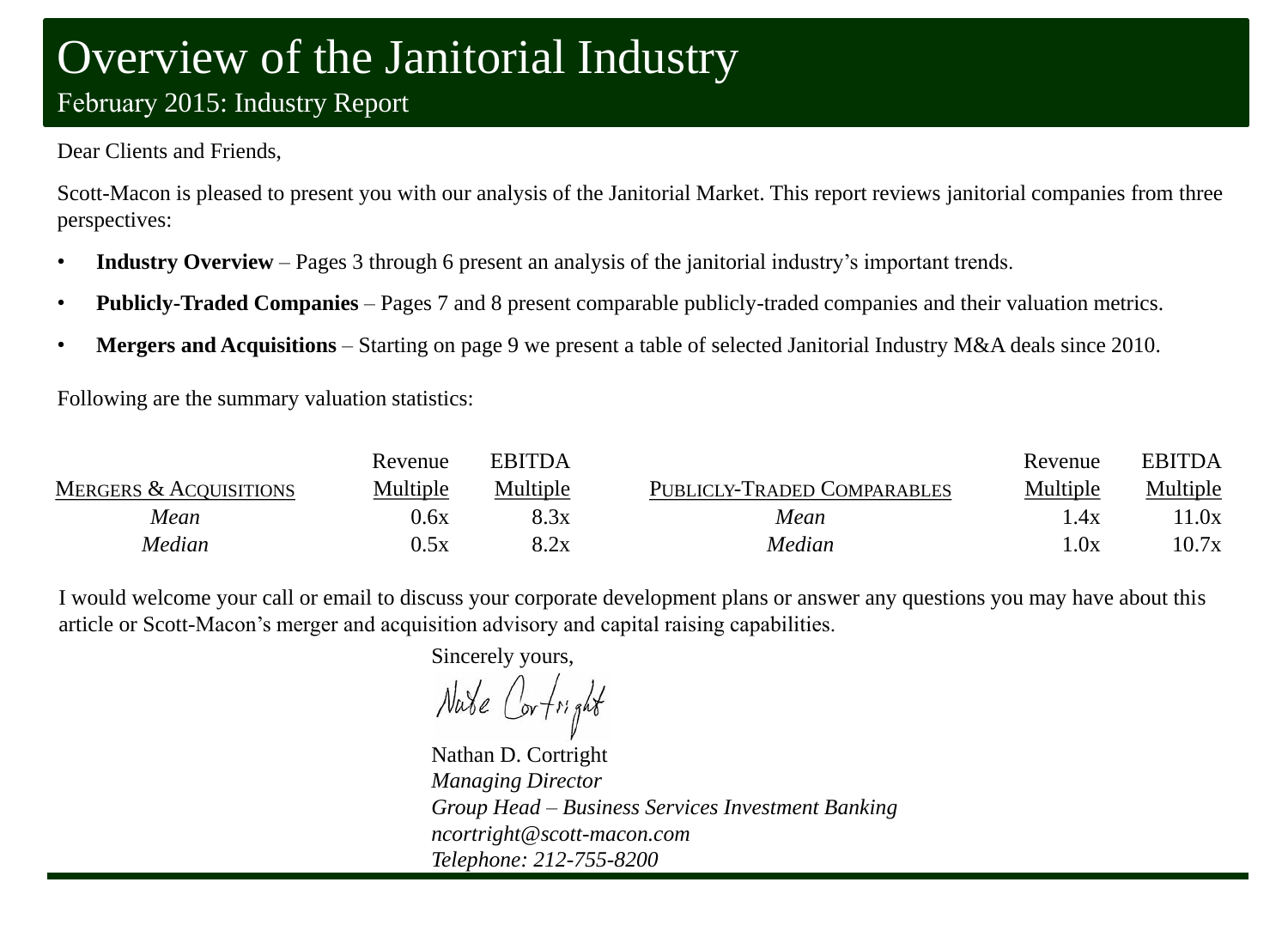### **Introduction**

The Janitorial Industry comprises establishments primarily engaged in cleaning building interiors, interiors of transportation equipment (e.g., aircraft, rail cars, ships), and/or windows. Industry activities include contract cleaning services for factories, retail outlets, shopping centers and malls, business and government offices, trains and airlines and housecleaning services. Globally, janitorial and carpet cleaning services companies are more common in industrialized countries. The Janitorial Industry is expected to grow at a faster rate than GDP through 2018. Improvements in the general economy, as shown in Exhibit 1, will drive future growth.

The industry is segmented into commercial and residential cleaning services. The commercial sector mainly comprises office buildings, municipal structures and retail spaces, while the residential sector includes single-family homes, apartments and condos.

Educational and healthcare facilities represent the biggest growth areas for the industry. The educational segment includes janitorial services that are provided to colleges, universities and professional schools. Over the past five years, this segment has grown as an increasing portion of municipal school districts and public universities have opted to privately outsource janitorial services.

The majority of revenue is derived from the commercial and retail sectors. These are the mainstays of the industry, although they remain very price competitive.

### **Exhibit 1: Janitorial Industry Revenue 2010 - 2018**



**Exhibit 2: Major Market Segment (2014)**

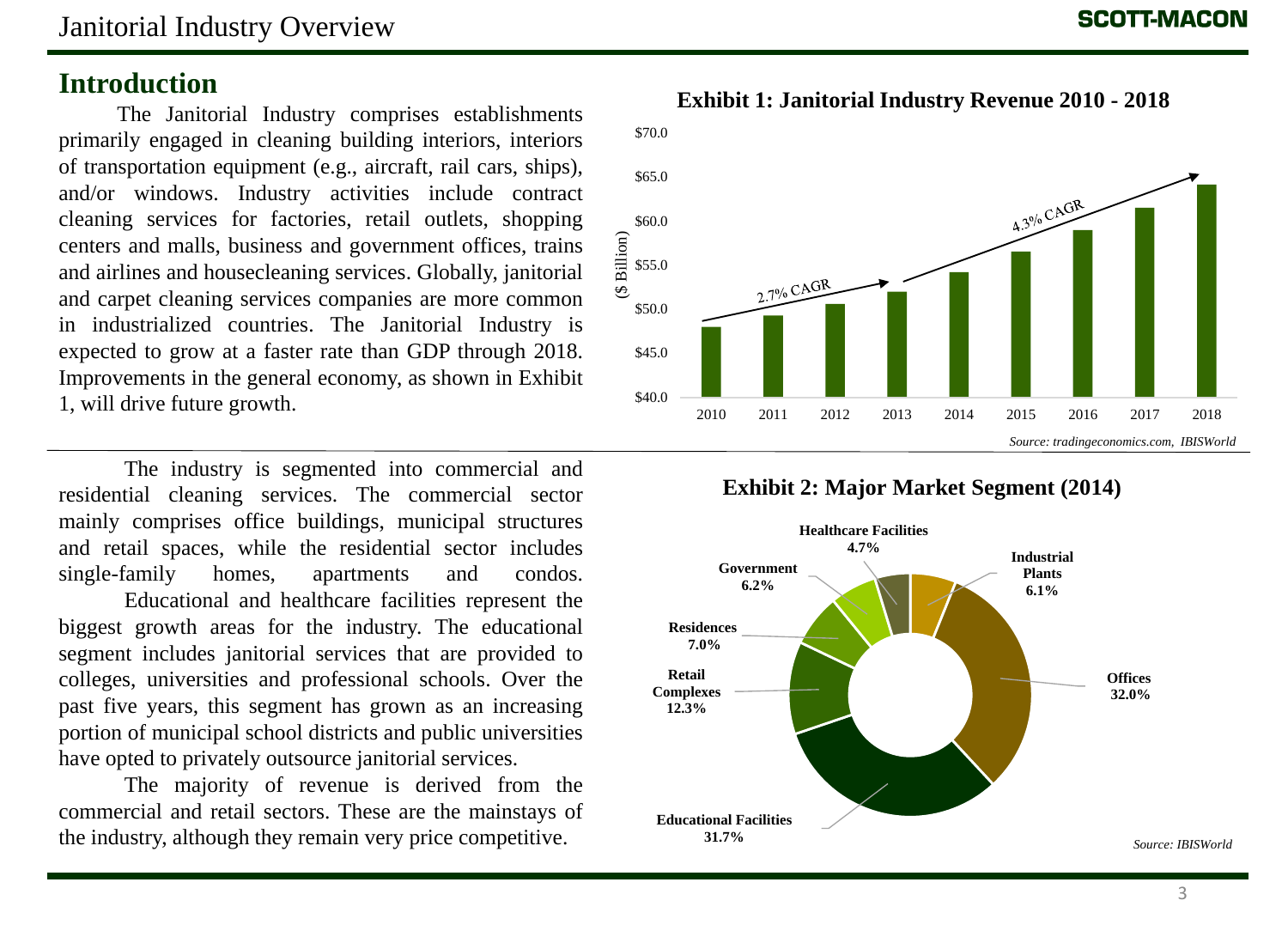### **Competitive Landscape**

The Janitorial Industry has few barriers to entry, due to a low level of market share concentration and low capital investment requirements. As you can see from Exhibit 3, the top four players in the industry account for less than 10.0% of the available market in 2014. There are an estimated **829,522** companies competing in the industry. Commercial cleaning contracts are typically for one year and can be terminated by the operator or client with 30 to 90 days of notice. Companies typically bid on contracts, a factor that makes price-based competition important for this industry.

There is also a low level of training required for industry employees, thus labor is not expected to be a significant barrier to entry. Competition within this industry is high but steady, since many companies operate with a small share of the market. Typical wages for industry employees average \$14,753. There are no licenses or regulations exclusive to this industry, apart from meeting all general state occupational health and safety regulations, including the use and safe storage of all cleaning chemicals and compounds.



| ,      | <b>Competition</b><br>(Very High)                   | • There are over 829,522 businesses<br>operating in janitorial services in the<br><b>United States</b>                                                                |
|--------|-----------------------------------------------------|-----------------------------------------------------------------------------------------------------------------------------------------------------------------------|
|        | <b>Concentration</b><br>(Very Low)                  | • The top four companies only comprises<br>7.9% of the industry's revenue                                                                                             |
| ŕ<br>ì | <b>Life Cycle Stage</b><br>(Mature)                 | • Through 2018, industry revenue is forecast<br>to increase at an average annual rate of<br>4.3%                                                                      |
|        | <b>Capital</b><br><b>Intensity</b><br>(Low)         | • Costs are largely related to labor and<br>cleaning supplies used during service<br>requests                                                                         |
|        | <b>Technology</b><br><b>Change</b><br>(Low)         | • Most of cleaning supplies are easy to use<br>and require very little training                                                                                       |
|        | <b>Regulation &amp;</b><br><b>Policy</b><br>(Light) | • There are no licenses or regulations<br>exclusive to the janitorial industry, apart<br>from meeting all general state occupational<br>health and safety regulations |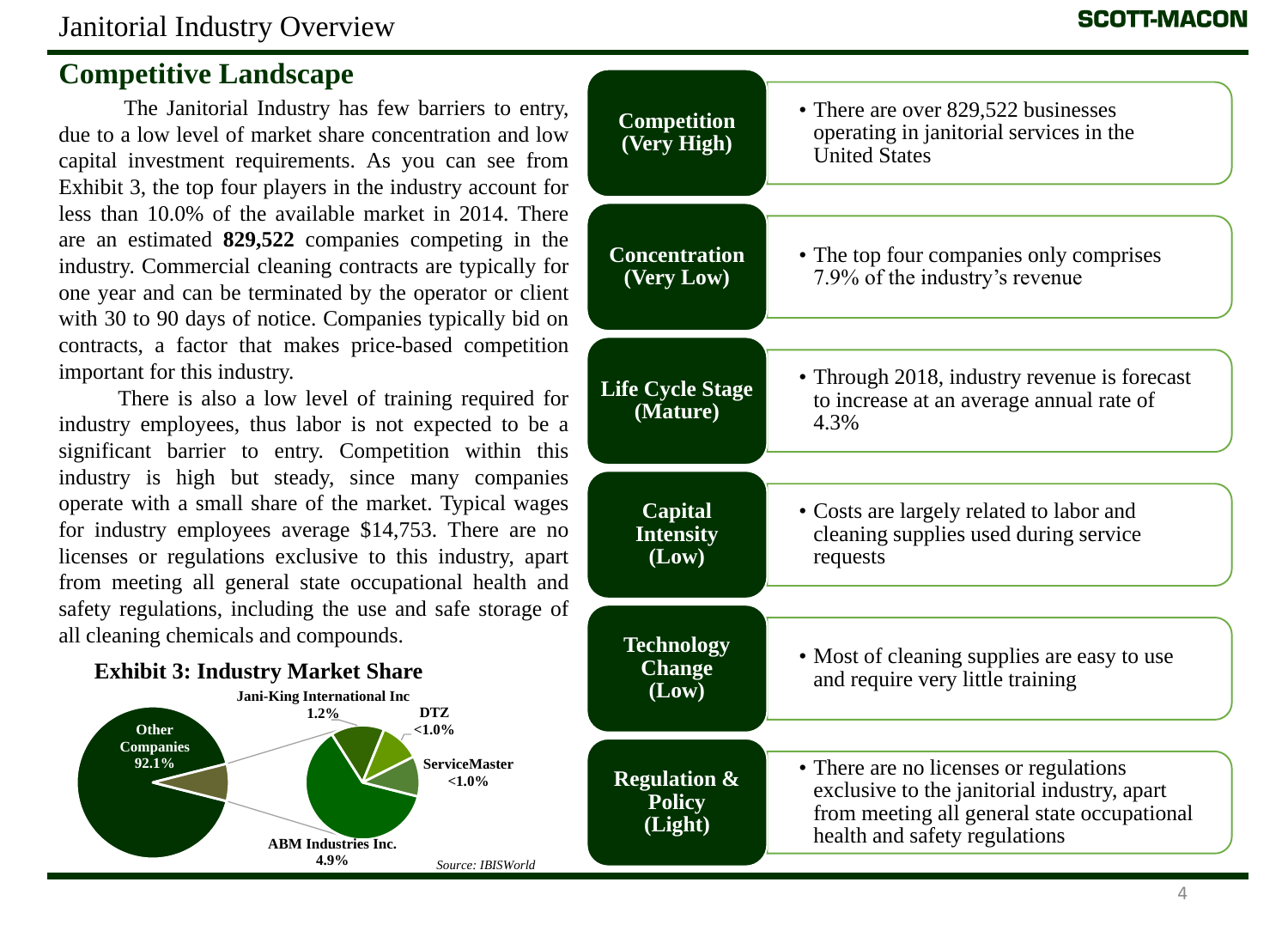**Exhibit 4: Products and Services Segmentation (2014)**



Commercial cleaning is the largest industry segment, making up 77.6% of industry revenue in 2014. Growth has occurred in this segment in the past five years due to the outsourcing of cleaning services and investment in new buildings, particularly in the educational, healthcare, penal, food processing and pharmaceuticals manufacturing industries.

Residential cleaning services will account for an estimated 7.0% of the industry's revenue in 2014. This segment has fallen as a share of revenue over the past five years primarily because of decreased disposable income during the recession and the slow recovery period.

Damage Restoration Services is expected to account for 4.6% of industry revenue. These services generally encompass water extraction dehumidification, mold and mildew remediation, debris removal and site reconstruction, depending on the cause.

### **Key External Drivers**

- **Number of Businesses** Growth in the number of business operators creates a large potential client base for industry operators.
- **Office rental vacancy** When the office vacancy rate is low, there is greater demand for janitorial cleaning services.
- **Corporate profit** As corporate profit rises, businesses typically expand, therefore more janitorial services are required to clean additional offices, retail stores, restaurants and malls.
- **Value of private nonresidential construction** –Nonresidential construction is a major market for industry services and therefore serves as a leading indicator of demand.
- **Households earning more than \$100,000** Households in the highest income brackets have the greatest propensity to purchase housekeeping services, due to their greater amount of disposable income and larger estates.
- **World price of crude oil** When the price of gas rises, transportation costs increase for industry operators.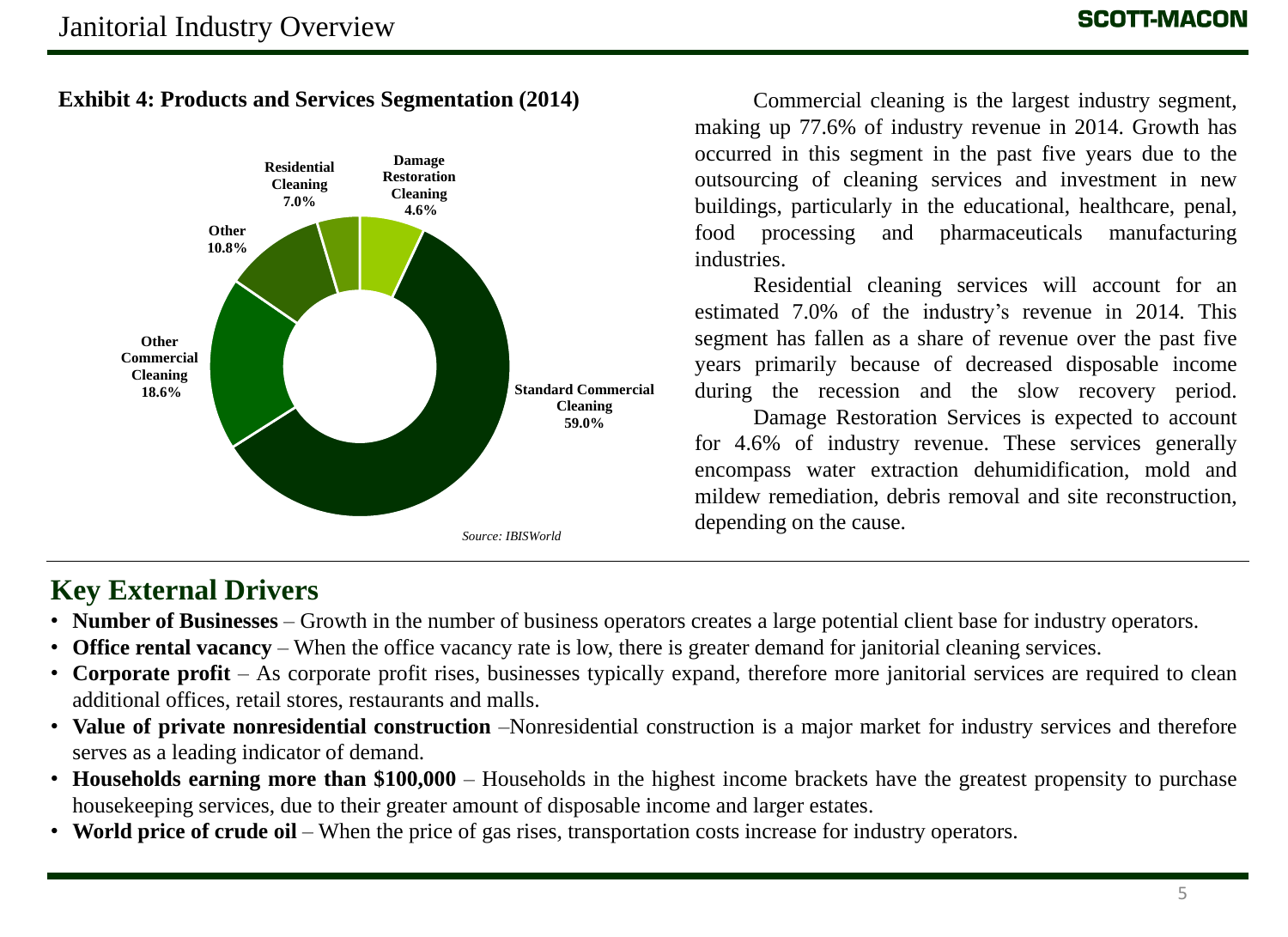### Janitorial Industry Overview

### **Industry Trends**

There are a number of trends that can be observed regarding the industry's overall growth characteristics. The Janitorial Services industry is starting to enter the mature phase of its industry life cycle due to recent consolidation. Despite the Janitorial industry entering the mature stage, a new wave of growth (4.3% CAGR through 2018) is emerging, fueled by the rise in consumer income *(residential cleaning growth)*, increase in business confidence *(office cleaning)* and rise in manufacturing *(industrial cleaning).* Through 2018 the industry revenue is forecast to increase at an average annual rate of 4.3%; this is 1.6% greater than the United States annualized GDP growth of 2.7% over the same period.

The Janitorial Services industry will encounter promising conditions over the four years to 2018, due to an expected upswing that will be caused by the recovering economy. As a result, industry revenue is forecast to increase at an average annual rate of 4.3% to reach \$64.2 billion in 2018. Demand for domestic cleaning services is also expected to rise, as the unemployment level drops and household disposable income continues to grow. The percentage of households with annual incomes exceeding \$100,000 is expected to increase from 23.1% in 2014 to 24.9% by 2019. In addition, the number of businesses in the United States is also expected to rise at an average annual rate of 1.7% to an estimated 8.3 million companies.

### **SCOTT-MACON**



20

-3 -2 -1 0 % Change<br>-1<br>-1 2 3 07 09 11 13 15 17 19 Year **Number of Businesses** 8 10 12 14 16 18 07 09 11 13 15 17 19 % Availability Year **Office Rental Vacancy**

*Source: IBISWorld*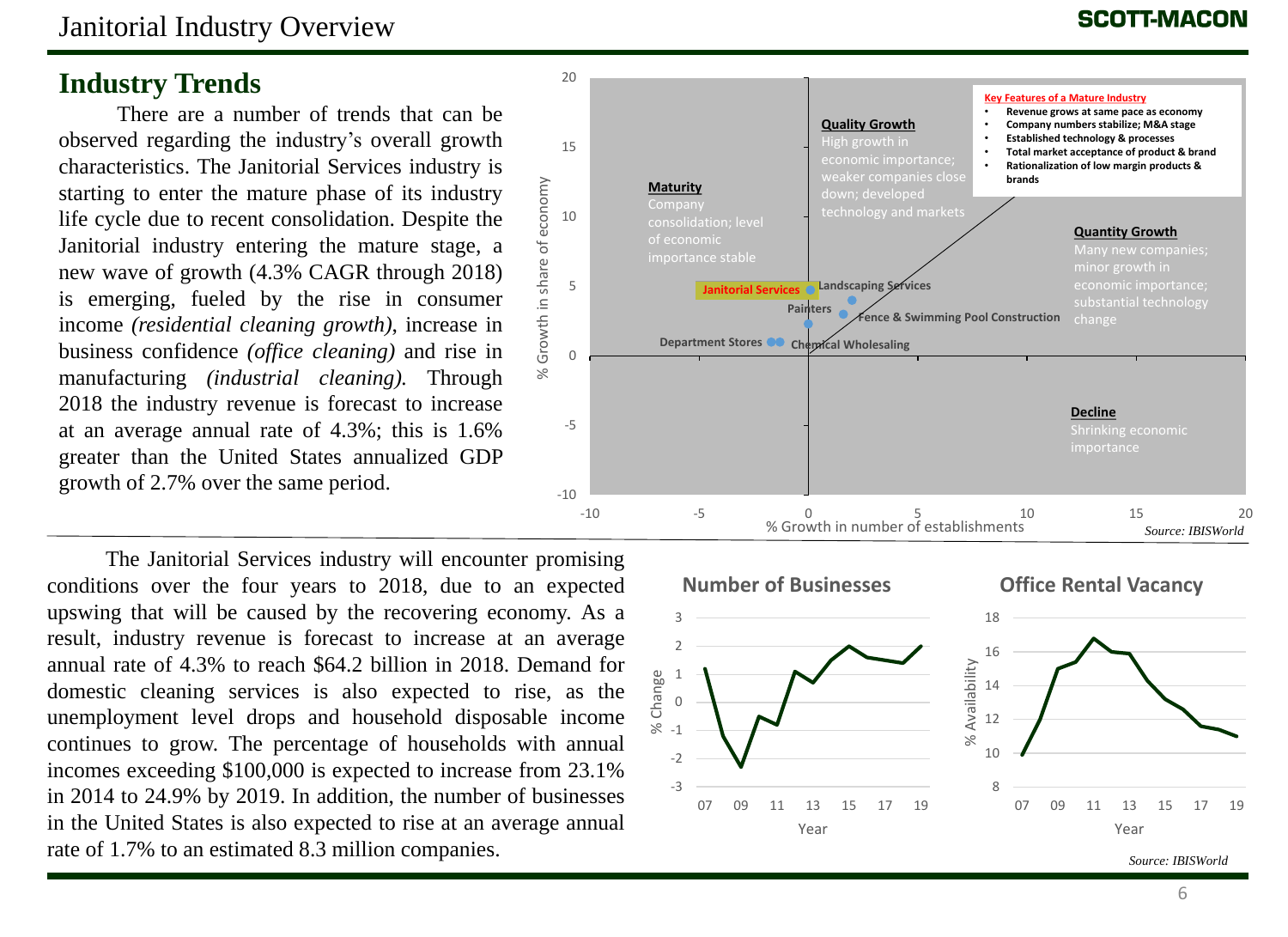## Publicly-Traded Companies

### **SCOTT-MACON**

|                                 |                                                              |         | % of 52        | <b>Market</b> | <b>Total Enterprise</b> | TEV /             | % Change TEV/LTM EBITDA |           | TEV /    | % Change TEV/LTM Rev. |         |
|---------------------------------|--------------------------------------------------------------|---------|----------------|---------------|-------------------------|-------------------|-------------------------|-----------|----------|-----------------------|---------|
| <b>Company Name</b>             | <b>Description</b>                                           | Price   | <b>Wk High</b> | Value         | Value (TEV)             | <b>LTM EBITDA</b> | 30 Day                  | 1 Year    | LTM Rev. | 30 Day                | 1 Year  |
| ABM Industries Incorporated     | Janitorial, parking, security and<br>engineering services    | \$29.01 | 95.8%          | \$1,617.3     | \$1,900.6               | 9.6x              | 0.0%                    | 1.1%      | 0.4x     | 0.0%                  | 1.1%    |
| Aeon Delight Co Ltd.            | Provides facility management<br>services                     | 22.37   | 91.5           | 1,175.3       | 760.9                   | 5.0               | 0.0                     | $-11.4$   | 0.3      | 0.0                   | $-11.2$ |
| ARC Document Solutions, Inc.    | Document management services                                 | 9.35    | 87.7           | 436.9         | 624.5                   | 9.1               | 0.0                     | $-6.1$    | 1.5      | 0.0                   | $-6.1$  |
| <b>Brink's Company</b>          | Secure transportation and other<br>security-related services | 22.70   | 68.1           | 1,102.6       | 1,417.7                 | 4.5               | 0.0                     | $-5.5$    | 0.4      | 0.0                   | $-5.5$  |
| Carillion plc                   | Provides services needed to<br>manage and operate buildings  | 5.17    | 86.0           | 2,226.0       | 2,558.0                 | 10.8              | 0.0                     | 1.3       | 0.5      | 0.0                   | 1.3     |
| Cintas Corporation              | Rental uniforms and document<br>management services          | 78.35   | 96.8           | 9,192.1       | 9,665.3                 | 11.7              | 0.0                     | 0.2       | 2.1      | 0.0                   | 0.2     |
| Command Security Corp.          | Provides uniformed aviation and<br>security services         | 2.37    | 66.8           | 23.0          | 28.0                    | 7.6               | 0.0                     | 22.6      | 0.2      | 0.0                   | 22.6    |
| Compass Group PLC               | Contract food services and<br>support services               | 17.36   | 99.4           | 28,947.2      | 32,573.0                | 14.0              | 0.0                     | 3.4       | 1.3      | 0.0                   | 3.4     |
| Darling Ingredients Inc.        | Recycling and recovery solutions<br>for the food industry    | 16.99   | 79.4           | 2,798.0       | 4,988.0                 | 10.7              | 0.0                     | $-3.7$    | 1.5      | 0.0                   | $-3.7$  |
| Ecolab Inc.                     | Services for healthcare and<br>industrial markets            | 103.58  | 87.4           | 31,086.0      | 37,757.3                | 13.2              | 0.0                     | $-0.7$    | 2.7      | 0.0                   | $-0.7$  |
| Faber Group Bhd                 | Facilities management services                               | 0.72    | 69.7           | 584.5         | 485.0                   | 20.4              | 0.0                     | $-5.7$    | 2.6      | 0.0                   | $-5.7$  |
| Healthcare Services Group Inc.  | Housekeeping, facility<br>maintenance and food services      | 31.20   | 97.6           | 2,204.9       | 2,140.2                 | <b>NA</b>         | <b>NA</b>               | <b>NA</b> | 1.7      | 0.0                   | 0.9     |
| Heritage-Crystal Clean, Inc     | Provides industrial and<br>hazardous waste services          | 12.08   | 60.3           | 260.9         | 265.2                   | 11.6              | 0.0                     | $-2.0$    | 0.8      | 0.0                   | $-2.0$  |
| Impel S.A.                      | Cleaning, security and catering<br>services                  | 8.13    | 95.6           | 104.6         | 174.5                   | 8.5               | 0.0                     | 0.9       | 0.4      | 0.0                   | 0.9     |
| Interserve plc                  | Facilities management and<br>maintenance services            | 8.12    | 71.2           | 1,168.1       | 1,552.7                 | 7.6               | 0.0                     | $-3.1$    | 0.4      | 0.0                   | $-3.1$  |
| Iron Mountain Inc.              | Records management and data<br>protection                    | 40.17   | 97.7           | 8,426.9       | 12,647.3                | 13.9              | 0.0                     | 2.7       | 4.1      | 0.0                   | 2.7     |
| Johnson Service Group plc       | Textile rental and facilities<br>management services         | 1.07    | 99.3           | 319.5         | 367.8                   | 5.5               | 0.0                     | 11.7      | 1.2      | 0.0                   | 11.7    |
| Jones Lang LaSalle Incorporated | Integrated real estate and<br>management services            | 151.54  | 98.0           | 6,792.3       | 7,231.7                 | 12.4              | 0.0                     | 1.0       | 1.4      | 0.0                   | 1.0     |

As of Wednesday, December 31st, 2014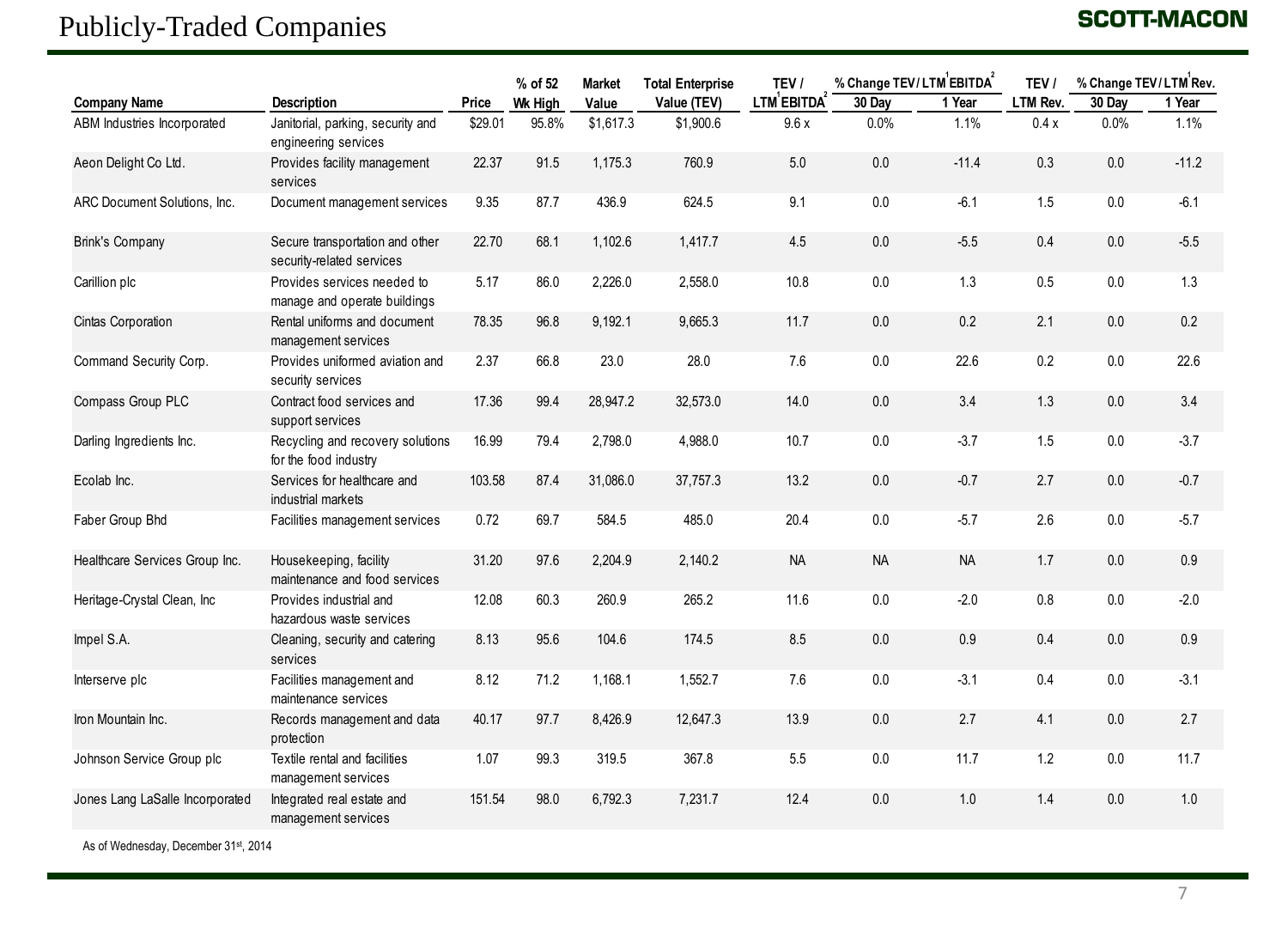### Publicly-Traded Companies

### **SCOTT-MACON**

|                                    |                                                               |        | % of 52        | <b>Market</b>          | <b>Total Enterprise</b> | TEV /             | % Change TEV/LTM EBITDA |              | TEV /        |              | % Change TEV/LTM Rev. |  |
|------------------------------------|---------------------------------------------------------------|--------|----------------|------------------------|-------------------------|-------------------|-------------------------|--------------|--------------|--------------|-----------------------|--|
| <b>Company Name</b>                | <b>Description</b>                                            | Price  | <b>Wk High</b> | Value                  | Value (TEV)             | LTM EBITDA        | 30 Day                  | 1 Year       | LTM Rev.     | 30 Dav       | 1 Year                |  |
| MITIE Group PLC                    | Asset management services in<br>support of facilities         | \$4.05 | 78.0%          | \$1,449.4              | \$1,805.7               | 19.0 x            | 2.3%                    | 0.0%         | 0.6x         | 2.3%         | 0.0%                  |  |
| Newalta Corporation                | Recycling of products from<br>industrial residues             | 11.66  | 63.21          | 653.44                 | 1014.93                 | 7.88              | 0.00                    | $-12.15$     | 1.52         | 0.00         | $-12.15$              |  |
| Rentokil Initial plc               | Business to business support<br>services                      | 1.85   | 91.5           | 3,368.2                | 4,679.8                 | 6.8               | 0.0                     | 0.5          | 1.3          | 0.0          | 0.5                   |  |
| Restore PLC                        | Document management solutions                                 | 4.03   | 94.1           | 331.1                  | 365.1                   | 19.7              | 0.0                     | $-0.3$       | 4.0          | 0.0          | $-0.3$                |  |
| Rollins Inc.                       | Pest control, sanitation services<br>and products             | 34.85  | 102.7          | 5,071.6                | 4,963.2                 | 19.0              | 0.0                     | 3.2          | 3.5          | 0.0          | 4.1                   |  |
| Secom Co. Ltd.                     | Diversified security services                                 | 58.16  | 94.5           | 12,695.2               | 11,620.6                | 7.8               | 0.0                     | $-1.5$       | 1.7          | 0.0          | $-1.5$                |  |
| Securitas AB                       | Specialized guarding services                                 | 12.01  | 98.7           | 4,383.9                | 5,770.7                 | 11.2              | 0.0                     | 3.6          | 0.7          | 0.0          | 3.6                   |  |
| ShiDax Corp.                       | Institutional contracted, medical<br>and retail food services | 4.69   | 100.0          | 182.7                  | 362.5                   | 4.8               | 0.0                     | 0.6          | 0.2          | 0.0          | 0.6                   |  |
| Sohgo Security Services Co. Ltd.   | Stationed security and<br>transportation services             | 26.79  | 99.8           | 2,692.8                | 2,241.2                 | 8.7               | 0.0                     | 9.6          | 0.8          | 0.0          | 9.6                   |  |
| Sodexo S.A.                        | Food and facilities management<br>services                    | 102.03 | 100.0          | 15,547.9               | 16,516.0                | 12.4              | 0.0                     | 10.1         | 0.8          | 0.0          | 10.1                  |  |
| Stericycle, Inc.                   | Provides waste management and<br>related services             | 133.45 | 97.5           | 11,332.7               | 12,991.1                | 18.6              | 0.0                     | 1.6          | 5.3          | 0.0          | 1.6                   |  |
| <b>Transfield Services Limited</b> | Operations, maintenance and<br>construction services          | 1.19   | 75.6           | 608.8                  | 1,040.0                 | 5.8               | 0.0                     | $-5.6$       | 0.3          | 0.0          | $-5.6$                |  |
| Turvatiimi Corp.                   | Security services                                             | 0.15   | 46.9           | 9.0                    | 13.9                    | <b>NA</b>         | <b>NA</b>               | <b>NA</b>    | 0.3          | 0.0          | 18.0                  |  |
| Zep, Inc.                          | High-efficacy maintenance and<br>cleaning solutions           | 15.79  | 82.9           | 364.0                  | 573.0                   | 11.2              | 0.0                     | 7.0          | 0.8          | 0.0          | 3.5                   |  |
| Mean<br>Median                     |                                                               |        | 86.7%<br>92.8% | \$4,911.2<br>\$1,533.3 | \$5,659.2<br>\$1,853.2  | 11.0 $x$<br>10.7x | 0.1%<br>0.0%            | 0.8%<br>0.6% | 1.4x<br>1.0x | 0.1%<br>0.0% | 1.2%<br>0.8%          |  |

As of Wednesday, December 31st, 2014

**1) LTM: Last Twelve Months**

**2) EBITDA: Earnings Before Interest, Taxes, Depreciation and amortization**

**Source: Financial Information from SEC filings and other publicly-available sources**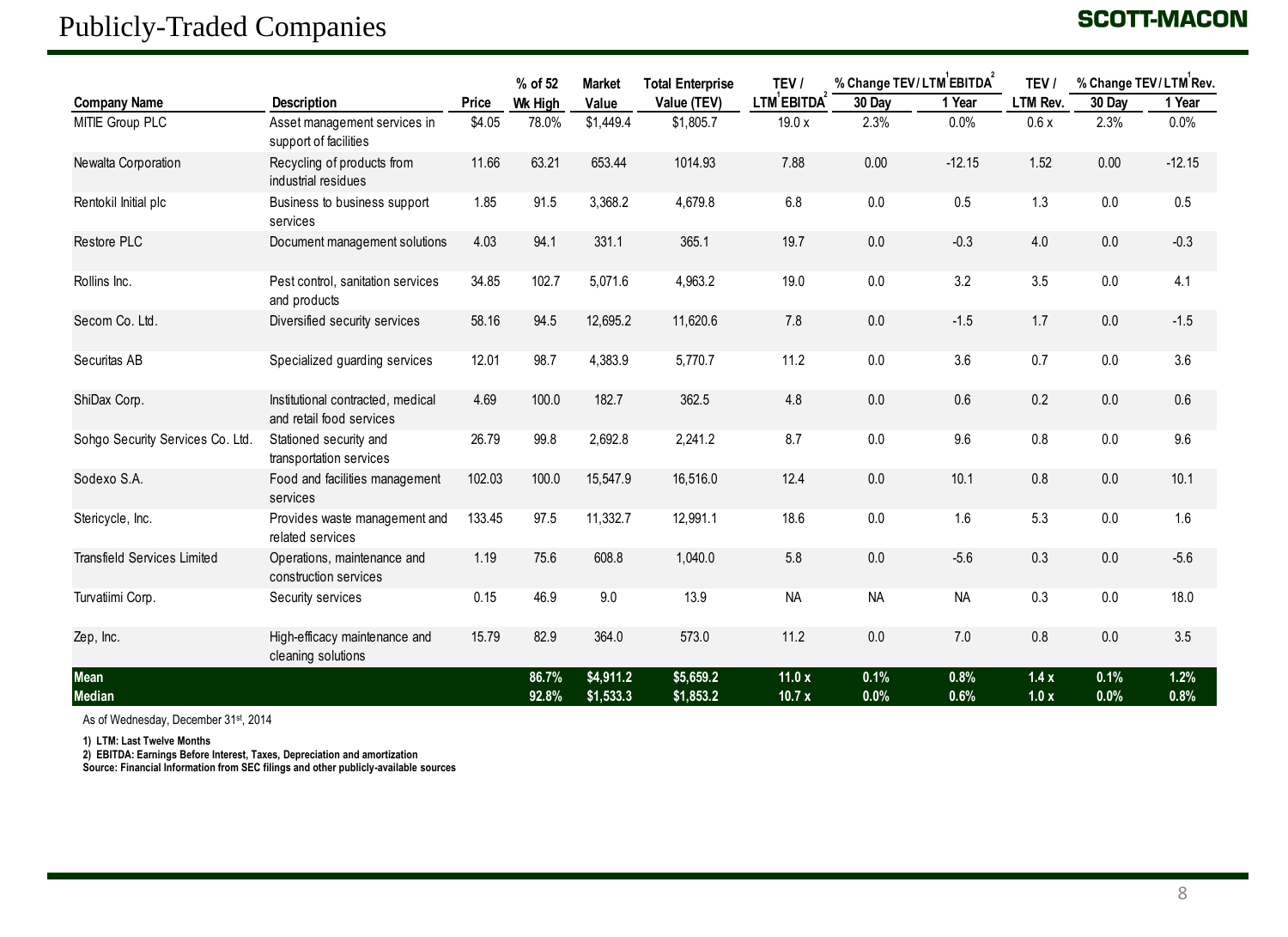|            | Selected Janitorial Industry M&A Transactions (2010—2014, \$ millions)               |           |           |                 | <b>SCOTT-MACOI</b>                                                                                                               |
|------------|--------------------------------------------------------------------------------------|-----------|-----------|-----------------|----------------------------------------------------------------------------------------------------------------------------------|
|            | Acquirer /                                                                           |           |           | EV <sup>1</sup> |                                                                                                                                  |
| Date       | <b>Target</b>                                                                        | $EV^1$    | Revenue   | <b>EBITDA</b>   | <b>Target Description</b>                                                                                                        |
| 10/8/2012  | ABM Industries Inc. / Air Serv Corporation                                           | \$158.8   | 0.5x      | <b>NA</b>       | Provides cabin cleaning and janitorial services to aviation industry                                                             |
| 9/1/2013   | ABM Industries Inc. / BEST Infrared Services Inc.                                    | \$4       | <b>NA</b> | NA.             | Provides onsite inspections, testing, analysis and maintenance services to<br>industrial and commercial customers                |
| 6/30/2010  | ABM Industries Inc. / Diversco Integrated                                            | \$30.3    | 0.4x      | NA              | Provides cleaning and facility maintenace programs                                                                               |
| 10/1/2014  | ABM Industries Inc. / GBM Support Services Group Limited                             | <b>NA</b> | <b>NA</b> | NA              | Provides cleaning services, such as daily cleaning, janitorial, glass facade<br>cleaning and specialist cleaning service         |
| 11/1/2012  | ABM Industries Inc. / HHA Services, Inc.                                             | \$34.3    | 0.7x      | NA              | Offers housekeeping, food and nutrition, plant operations/maintenance, laundry,<br>security and food service consulting services |
| 3/25/2014  | Actionview International Inc. / Fantastic Pool Services LLC                          | <b>NA</b> | <b>NA</b> | NA              | Provides pool cleaning and maintenance services                                                                                  |
| 7/31/2013  | Advanced Disposal Services, Inc. / AAA Sanitation, Inc.                              | <b>NA</b> | <b>NA</b> | <b>NA</b>       | Provides septic, portable toilet, waste liquid, utility and concrete services                                                    |
| 4/23/2011  | Aeon Delight Co Ltd. / Kajitaku Inc.                                                 | <b>NA</b> | <b>NA</b> | NA              | Provides lifestyle support services such as cooking, vacuuming and bathroom<br>cleaning                                          |
| 8/24/2010  | Aktrion Holdings Ltd. / Alpha Facilities Management Limited                          | <b>NA</b> | <b>NA</b> | NA              | Facilities management and temporary labor services                                                                               |
| 11/20/2014 | Allianceplus AB / Städab Service Partner Sverige AB                                  | <b>NA</b> | <b>NA</b> | NA.             | Offers cleaning services to schools                                                                                              |
| 5/22/2014  | Allihub, Inc. / Get Maid, Inc.                                                       | <b>NA</b> | <b>NA</b> | <b>NA</b>       | Provides on-demand house cleaning and maid services                                                                              |
| 3/22/2013  | American Capital, Ltd. / Service Experts LLC                                         | \$10.4    | <b>NA</b> | NA.             | Offers household and commercial repair and installation services                                                                 |
| 4/1/2010   | Ames Services, Ltd. / DARRYLZ Landscaping                                            | <b>NA</b> | <b>NA</b> | <b>NA</b>       | Landscaping maintenance and snow removal services for home and business<br>premises                                              |
| 5/1/2014   | AMPE Service Group, Inc. / 4FastPlumber LLC                                          | <b>NA</b> | <b>NA</b> | ΝA              | Provides plumbing services for commercial and residential customers                                                              |
| 12/31/2013 | Aquilex Holdings LLC / Inland Industrial Services Group,<br><b>LLC</b>               | <b>NA</b> | <b>NA</b> | NA.             | Provides environmental and industrial cleaning services                                                                          |
| 3/17/2014  | ARC Industries, Inc. / PetroChem Recovery Services, Inc.                             | NA        | <b>NA</b> | NA              | Provides various environmental services to government agencies, large<br>industrial companies and small businesses               |
| 1/11/2011  | ARCADIA Beteiligungen Bensei Tiefenbacher / Bilfinger<br>Berger Umweltsanierung GmbH | <b>NA</b> | <b>NA</b> | <b>NA</b>       | Environmental restoration services                                                                                               |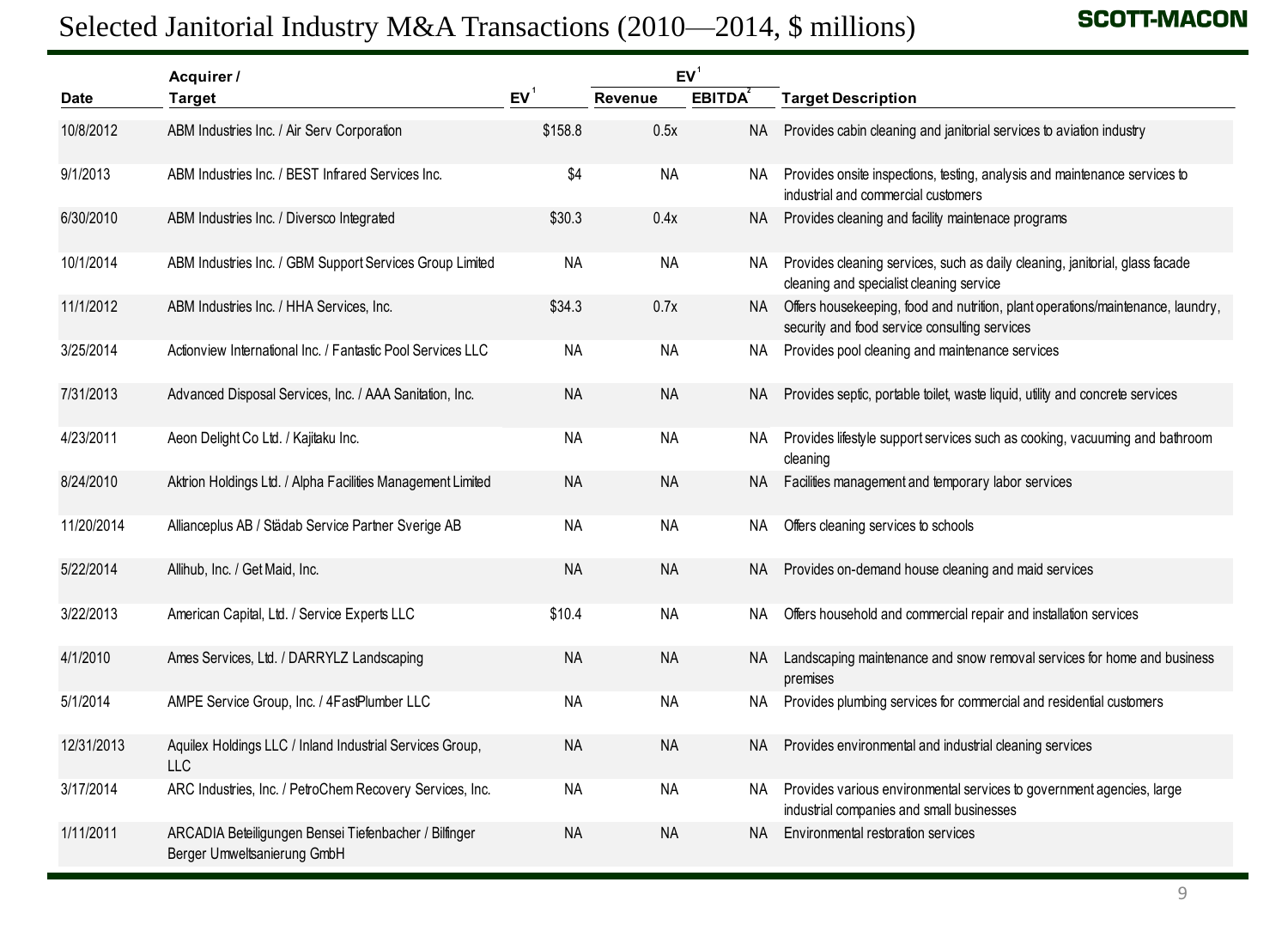|            | Selected Janitorial Industry M&A Transactions (2010—2014, \$ millions) (Cont.)                     |           |           |               | <b>SCOTT-MACON</b>                                                                                                                           |
|------------|----------------------------------------------------------------------------------------------------|-----------|-----------|---------------|----------------------------------------------------------------------------------------------------------------------------------------------|
|            | Acquirer /                                                                                         |           |           | $EV^1$        |                                                                                                                                              |
| Date       | <b>Target</b>                                                                                      | $EV^1$    | Revenue   | <b>EBITDA</b> | <b>Target Description</b>                                                                                                                    |
| 8/11/2014  | Arnold Zlotnik / Enviro-Master Corporate, Pittsburgh<br>Franchise                                  | <b>NA</b> | <b>NA</b> | NA            | Provides restroom cleaning services and products for public restrooms                                                                        |
| 11/14/2014 | Arrowguard Environmental Services Limited / Safeguard<br>Pest Control & Environmental Services Ltd | <b>NA</b> | <b>NA</b> |               | NA Provides domestic and commercial specialist cleaning services                                                                             |
| 1/31/2012  | Austin Outdoor, Inc. / Cornerstone Tree Farm, Inc.,<br>Landscape Management Division               | <b>NA</b> | <b>NA</b> |               | NA Offers landscape services which include maintenance of properties, quality<br>control, property upgrades and seasonal color expertise     |
| 10/31/2010 | Belfor USA Group, Inc. / Coach's Catastrophe Cleaning                                              | <b>NA</b> | NA        | NA.           | Disaster recovery, environmental cleaning and contents restoration services                                                                  |
| 3/16/2012  | Biehler Companies, Inc. / Dreamscapes Landscape Center                                             | <b>NA</b> | <b>NA</b> | NA            | Offers solutions to landscaping and ground maintenance needs                                                                                 |
| 2/14/2012  | Big 3 Packaging, LLC / Pak-It, LLC                                                                 | \$0.9     | <b>NA</b> | NA .          | Sanitary cleaning services                                                                                                                   |
| 7/13/2010  | BIO Landscape and Maintenance, Inc. / Forest Hills Lawn<br>Service, Inc.                           | <b>NA</b> | <b>NA</b> | NA.           | Lawn maintenance and landscaping services                                                                                                    |
| 1/9/2012   | Birch Hill Equity Partners Management Inc. / Distinction<br>Group, Inc.                            | \$158.6   | 0.6x      | 8.2x          | Provides critical support services to military, civil and commercial customers                                                               |
| 4/1/2014   | Black Diamond Plumbing & Mechanical, Inc. / Axberg<br>Heating Company, Inc.                        | <b>NA</b> | <b>NA</b> |               | NA Provides plumbing, sewer, electric and duct cleaning services for residential and<br>commercial customers                                 |
| 11/1/2012  | Blackstone Group, Private Equity Group / GCA Services<br>Group, Inc.                               | <b>NA</b> | <b>NA</b> |               | NA Provides facility services that include janitorial, contamination control and facilities<br>operations and maintenance                    |
| 3/28/2011  | BNP Paribas Développement SA, SCR, and FSI Régions /<br>CTP Environnement S.A.S.                   | <b>NA</b> | <b>NA</b> | NA.           | Industrial cleaning and maintenance services                                                                                                 |
| 11/11/2014 | Busy Bee Cleaning Services Ltd. / Optim Contract Services<br>Limited                               | <b>NA</b> | <b>NA</b> | NA.           | Provides cleaning and security services                                                                                                      |
| 7/31/2014  | Cari-All Inc. / French Company, LLC                                                                | <b>NA</b> | <b>NA</b> |               | NA Provides customized maintenance, repair and cleaning services programs for<br>rolling stock equipment, material and handling equipment    |
| 10/18/2013 | Carillion plc / John Laing Integrated Services Ltd.                                                | <b>NA</b> | <b>NA</b> |               | NA Facilities management support such as cleaning, catering and ground<br>maintenance                                                        |
| 3/1/2010   | Castle Keepers of Charleston, Inc. / Cassie's Cleaning, Inc.                                       | <b>NA</b> | NA        |               | NA Cleaning services including apartment move outs, residential cleaning and maid<br>services, office cleaning and new construction cleaning |
| 5/6/2014   | Charlesbank Capital Partners / American Residential<br>Services L.L.C.                             | <b>NA</b> | <b>NA</b> |               | NA Provides heating, air conditioning (AC), plumbing, sewer and drain services to<br>homes and businesses                                    |
| 5/1/2013   | COIT Services, Inc. / COIT Cleaning and Restoration of<br>Sacramento                               | <b>NA</b> | NA        |               | NA Provides cleaning and disaster restoration services including carpet, upholstery<br>and drapery cleaning services                         |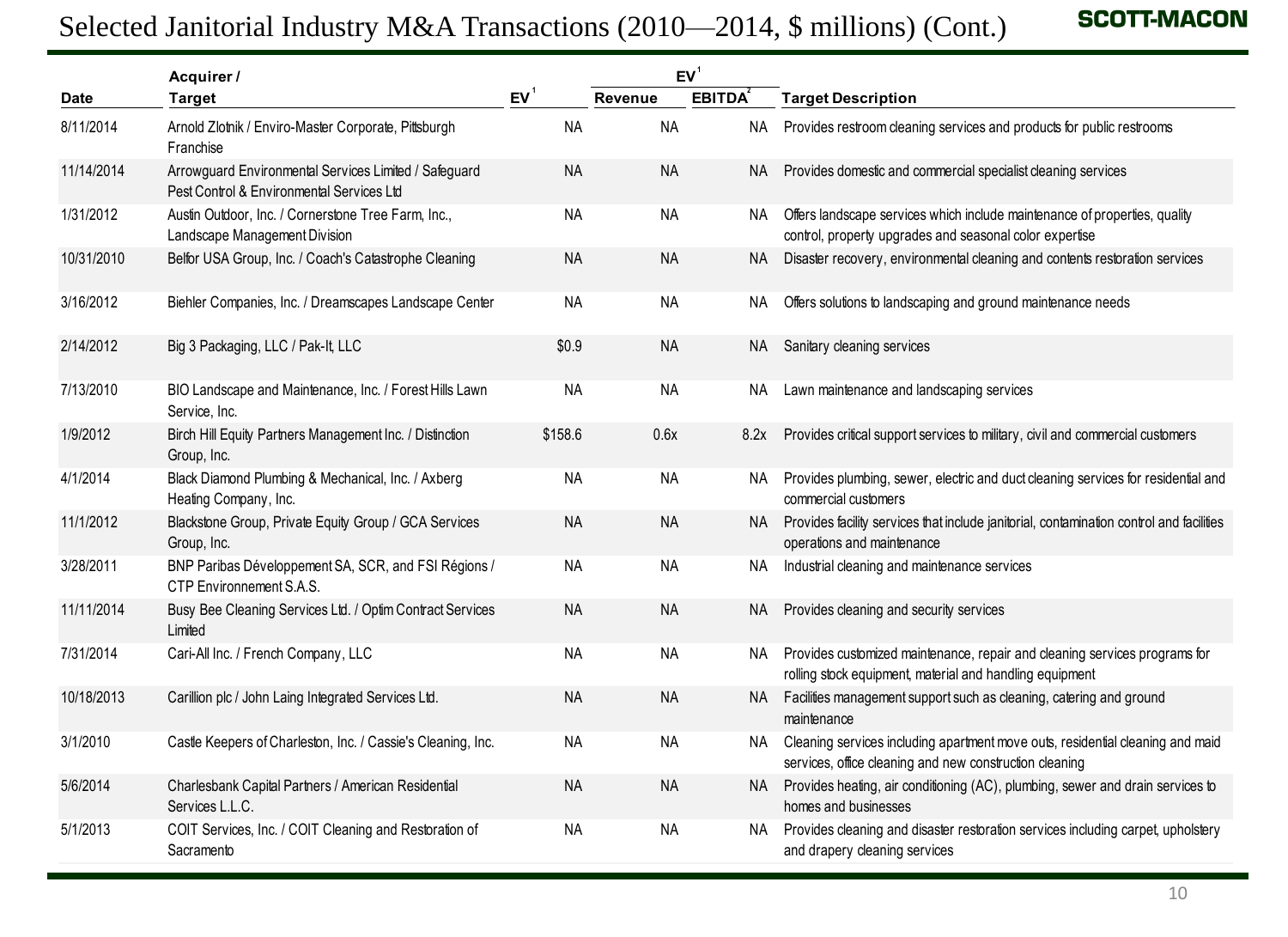|             | Selected Janitorial Industry M&A Transactions (2010—2014, \$ millions) (Cont.)            |           |                |                 | <b>SCOTT-MACOI</b>                                                                                                          |
|-------------|-------------------------------------------------------------------------------------------|-----------|----------------|-----------------|-----------------------------------------------------------------------------------------------------------------------------|
|             | Acquirer /                                                                                |           |                | EV <sup>1</sup> |                                                                                                                             |
| <b>Date</b> | <b>Target</b>                                                                             | $EV^1$    | <b>Revenue</b> | <b>EBITDA</b>   | <b>Target Description</b>                                                                                                   |
| 12/18/2014  | Coldwell Banker Residential Real Estate LLC / Exit Realty<br>Central Inc.                 | <b>NA</b> | <b>NA</b>      | <b>NA</b>       | Provides cleaning services to buildings                                                                                     |
| 3/8/2011    | Compass Group PLC / BW HLS Holdings, Inc.                                                 | <b>NA</b> | <b>NA</b>      | NA .            | Support services to healthcare sector                                                                                       |
| 11/26/2013  | Compass Group PLC / Canteen And Cleaning Services                                         | <b>NA</b> | <b>NA</b>      | NA.             | Comprises the canteen and cleaning services operations of Vestas Wind<br>Systems                                            |
| 5/7/2010    | Compass Group PLC / Clean Mall Serviços Ltda                                              | <b>NA</b> | <b>NA</b>      | NA.             | Offers general building and hospital cleaning services                                                                      |
| 2/7/2013    | Compass Group PLC / Clinical Resources For Equipment<br>Support Technology Services, Inc. | \$42.4    | <b>NA</b>      | NA.             | Provides medical equipment maintenance, asset management and healthcare<br>facilities program management service            |
| 9/29/2011   | Compass Group PLC / Don Vapor S.A.                                                        | <b>NA</b> | <b>NA</b>      | NA .            | Offers cleaning and sanitary services                                                                                       |
| 2/6/2012    | Compass Group PLC / DORA Gastro a.s.                                                      | <b>NA</b> | <b>NA</b>      | NA.             | Provides catering services for industrial market, office buildings, hospitals,<br>schools, army and government institutions |
| 2/4/2010    | Compass Group PLC / Hurley Corporation                                                    | \$31      | <b>NA</b>      | NA.             | Building cleaning and facility services                                                                                     |
| 9/30/2010   | Compass Group PLC / IDA Service A/S                                                       | <b>NA</b> | <b>NA</b>      | NA              | Industrial cleaning and catering services                                                                                   |
| 10/21/2011  | Compass Group PLC / Integrated Cleaning Management<br>Ltd.                                | <b>NA</b> | <b>NA</b>      | NA.             | Offers cleaning and support services                                                                                        |
| 10/31/2012  | Compass Group PLC / Nova Services Group Inc.                                              | \$26      | 1.2x           | NA.             | Dietary, environmental and janitorial services company                                                                      |
| 3/7/2012    | Compass Group PLC / Supercare Services Group (Pty)<br>Ltd                                 | <b>NA</b> | <b>NA</b>      | NA.             | Offers contract cleaning, hygiene, hospitality and pest management solutions                                                |
| 2/15/2011   | Contract Solutions Grampian Limited / Bon Accord Cleaning<br>Services                     | <b>NA</b> | <b>NA</b>      | NA.             | Commercial contract cleaning services                                                                                       |
| 8/20/2011   | Costain Group plc / Promanex Group Limited                                                | \$18.6    | 0.3x           | 7.8x            | Industrial support services, total facilities management and environmental<br>services                                      |
| 12/7/2010   | Darling Ingredients Inc. / Griffin Industries LLC                                         | <b>NA</b> | <b>NA</b>      | NA              | Collects and recycles grocery scraps, restaurant grease and bakery waste                                                    |
| 5/28/2010   | Darling Ingredients Inc. / Nebraska By-Products, Inc.                                     | NA        | <b>NA</b>      | NA              | Collects and processes dead stock from farms                                                                                |
| 6/8/2012    | Darling Ingredients Inc. / RVO BioPur, LLC                                                | <b>NA</b> | <b>NA</b>      | NA.             | Collects and processes waste cooking oil products                                                                           |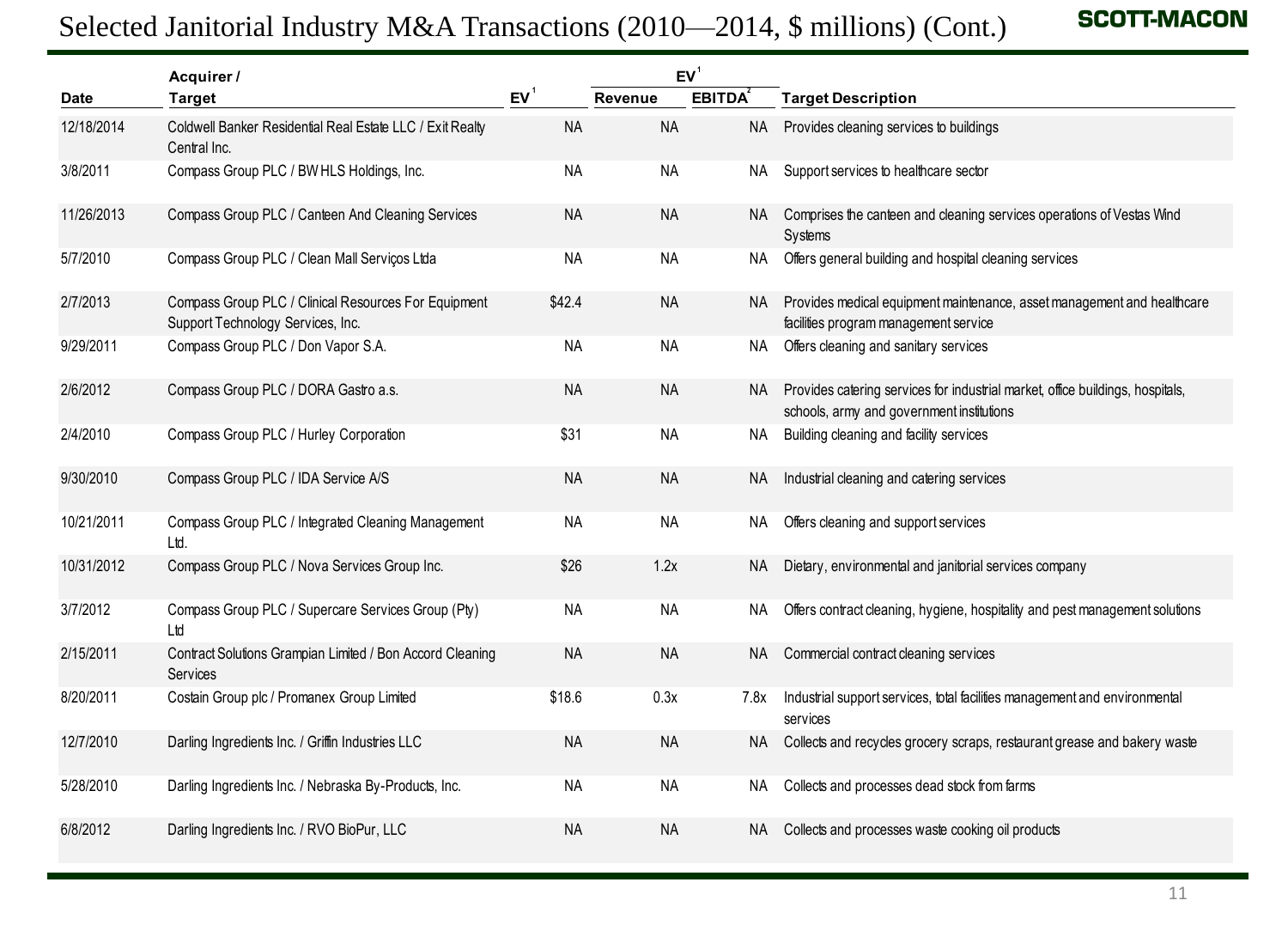|            | Acquirer /                                                                       |                |           | EV <sup>1</sup> |                                                                                                                      |
|------------|----------------------------------------------------------------------------------|----------------|-----------|-----------------|----------------------------------------------------------------------------------------------------------------------|
| Date       | Target                                                                           | $EV^{\dagger}$ | Revenue   | <b>EBITDA</b>   | <b>Target Description</b>                                                                                            |
| 8/26/2013  | Darling International Inc. / Terra Renewal Services, Inc.                        | <b>NA</b>      | <b>NA</b> | NA .            | Provides collection, hauling, reprocessing and recycling of waste cooking oil and<br>disposal of non-hazardous waste |
| 9/12/2013  | Data Clean Corp. / Environmental Maintenance Solutions,<br>Inc.                  | <b>NA</b>      | <b>NA</b> |                 | NA Provides environment cleaning and maintenance services                                                            |
| 3/21/2014  | Diversified Maintenance Systems, LLC / Rite Way Service,<br>Inc.                 | ΝA             | NA        | NA.             | Provides janitorial and commercial services                                                                          |
| 12/2/2010  | Dussmann AG & Co. KGaA / Abegglen Reinigungen AG                                 | NA             | <b>NA</b> | NA.             | Industrial cleaning, maintenance cleaning and housing maintenance services                                           |
| 3/8/2012   | Ecolab Inc. / Econ Indústria e Comércio de Produtos de<br>Higiene e Limpeza Ltda | <b>NA</b>      | NA        | NA.             | Provides cleaning and sanitizing products and services                                                               |
| 10/21/2014 | Edmond de Rothschild Investment Partners / Europ Net                             | <b>NA</b>      | <b>NA</b> | NA.             | Provides cleaning and routine maintenance services for commercial building                                           |
| 11/30/2010 | Egeria BV / CleanLeaseFortex B.V.                                                | <b>NA</b>      | NA        | NA.             | Rental and cleaning of linen and work wear                                                                           |
| 7/30/2013  | EQ - The Environmental Quality Company / Allstate Power<br>Vac, Inc.             | NA             | <b>NA</b> | NA.             | Operates as an industrial service company                                                                            |
| 6/4/2012   | EQ - The Environmental Quality Company / Vac-All<br>Service, Inc.                | <b>NA</b>      | NA        | NA.             | Provides industrial cleaning services                                                                                |
| 5/17/2010  | Europa Facility Holdings Ltd. / Nationwide Building Services<br>Group Ltd.       | <b>NA</b>      | <b>NA</b> | NA.             | Building maintenance services                                                                                        |
| 7/29/2013  | F.A. Bartlett Tree Expert Company / Collier Arbor Care Inc.                      | <b>NA</b>      | NA        | NA              | Provides tree, shrub and lawn care services for residential and commercial<br>customers                              |
| 7/2/2012   | Facility Supply Group, Inc. / Eastern Janitorial Services,<br>Inc.               | NA             | <b>NA</b> |                 | Represents combined operations that provide cleaning and janitorial services to<br>businesses                        |
| 6/4/2013   | Facility Source, Inc. / Ascential Corporation                                    | <b>NA</b>      | <b>NA</b> | NA.             | A facility maintenance and management company                                                                        |
| 8/6/2012   | Fockele Garden Company / Kathy Montgomery and<br>Associates, LLC                 | <b>NA</b>      | NA        | NA.             | Provides landscape design for residential and commercial applications                                                |
| 11/2/2012  | Gallivan Corporation / Northern Landscape Services, Inc.                         | <b>NA</b>      | NA        | NA              | Landscaping and excavating services                                                                                  |
| 11/4/2014  | GI Partners / Kellermeyer Bergensons Services                                    | <b>NA</b>      | <b>NA</b> | NA.             | Provides property services to retailers and commercial facilities                                                    |
| 3/24/2014  | Gordon Olson / Inland Empire Franchise                                           | <b>NA</b>      | NA        | NA              | Provides commercial hygiene/cleaning services for public restrooms                                                   |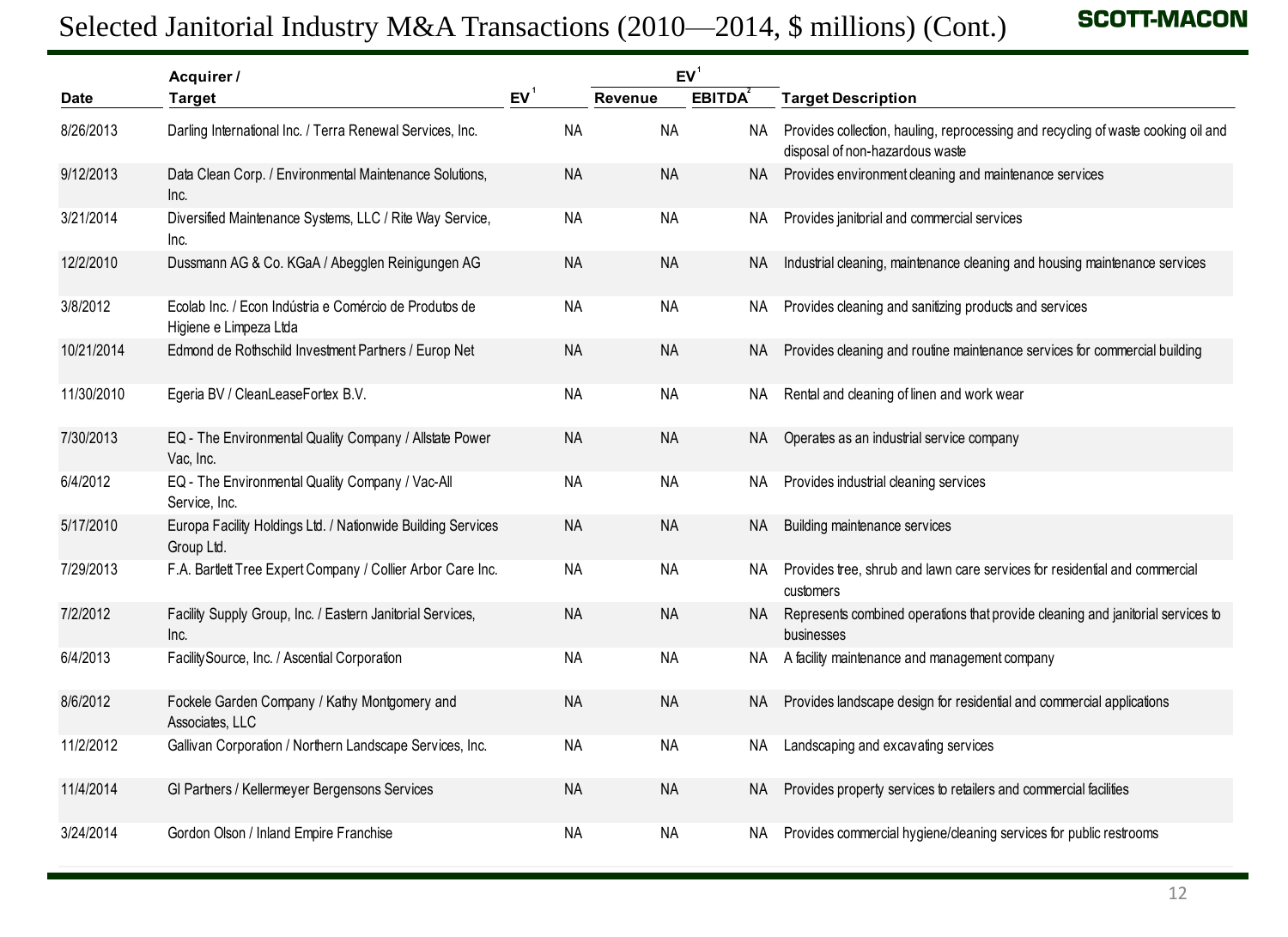|            | Acquirer /                                                                    |           |           | EV <sup>1</sup> |                                                                                                                      |
|------------|-------------------------------------------------------------------------------|-----------|-----------|-----------------|----------------------------------------------------------------------------------------------------------------------|
| Date       | <b>Target</b>                                                                 | EV        | Revenue   | <b>EBITDA</b>   | <b>Target Description</b>                                                                                            |
| 1/12/2012  | Grillmeier Facility & Service GmbH / Grillmeier<br>Gebäudereinigung e.K.      | <b>NA</b> | <b>NA</b> | <b>NA</b>       | Industrial cleaning and maintenance services                                                                         |
| 6/15/2012  | Guardian Management, LLC / Legacy Management Group,<br>LLC                    | <b>NA</b> | <b>NA</b> | NA .            | Provides property management services specializing in residential multi-family<br>homes and homeowner's associations |
| 8/1/2014   | H.B. McClure Company / I.T. Landes & Son, Inc.                                | <b>NA</b> | <b>NA</b> | NA              | Provides residential and commercial plumbing, heating, fuel oil and air<br>conditioning services                     |
| 3/31/2014  | Halifax Group / United States Environmental Services, LLC                     | <b>NA</b> | <b>NA</b> | <b>NA</b>       | Provides environmental services                                                                                      |
| 3/26/2012  | Hallie Beth Skarpa; Patricia G. Skarpa / Exclusive Building<br>Services, Inc. | <b>NA</b> | <b>NA</b> | NA.             | Offers commercial cleaning services to office buildings of 10,000 to 15,000<br>square feet                           |
| 7/12/2013  | Healthcare Services Group Inc. / Platinum Health Services,<br>LLC             | \$35.4    | <b>NA</b> | NA.             | Provides housekeeping and linen services to health care facilities                                                   |
| 8/1/2012   | Hercules Window Cleaning Company / Hawkins Building<br>Services Ltd.          | <b>NA</b> | <b>NA</b> | NA.             | Offers window cleaning services for high rise office buildings and government<br>buildings                           |
| 12/2/2010  | Impel S.A. / Przedsiebiorstwo Handlowo Usugowe                                | \$1.3     | 0.4x      | NA.             | Offers cleaning services to energy and raw materials businesses                                                      |
| 1/7/2010   | Instar Services Group, Inc. / B. Poole Restoration, LLC                       | <b>NA</b> | <b>NA</b> | NA              | Disaster recovery solutions                                                                                          |
| 3/11/2013  | Integra Certified Document Destruction LLC / Tri Noble<br>Corporation         | <b>NA</b> | <b>NA</b> | NA.             | Provides building services                                                                                           |
| 9/29/2010  | Intera Equity Partners Oy / Tehoc Oy                                          | <b>NA</b> | <b>NA</b> | NA.             | Cleaning and maintenance services                                                                                    |
| 3/28/2014  | Interserve plc / Rentokil Initial plc, Initial Facilities Business            | \$391     | 0.5x      | NA.             | Comprises the facilities services businesses of Rentokil                                                             |
| 12/14/2012 | Interstate Restoration, Inc. / InStar Services Group, LP                      | <b>NA</b> | <b>NA</b> | NA              | Restoration, reconstruction and technical services                                                                   |
| 8/31/2013  | Invision Capital / Commercial Cleaning Systems, Inc.                          | <b>NA</b> | <b>NA</b> | ΝA              | Provides commercial janitorial services                                                                              |
| 3/8/2010   | ISS A/S / Mulberry Grounds Maintenance Ltd.                                   | <b>NA</b> | <b>NA</b> | NA.             | Provides landscape services for commercial and public organizations                                                  |
| 7/8/2011   | Kellermeyer Building Services, LLC / Bergensons Property<br>Services, Inc.    | <b>NA</b> | <b>NA</b> | NA              | Contract cleaning, property maintenance and janitorial services                                                      |
| 5/22/2014  | Kohlberg Kravis Roberts & Co. L.P. / Brickman Group, Ltd.                     | <b>NA</b> | <b>NA</b> | NA              | Provides commercial landscaping services                                                                             |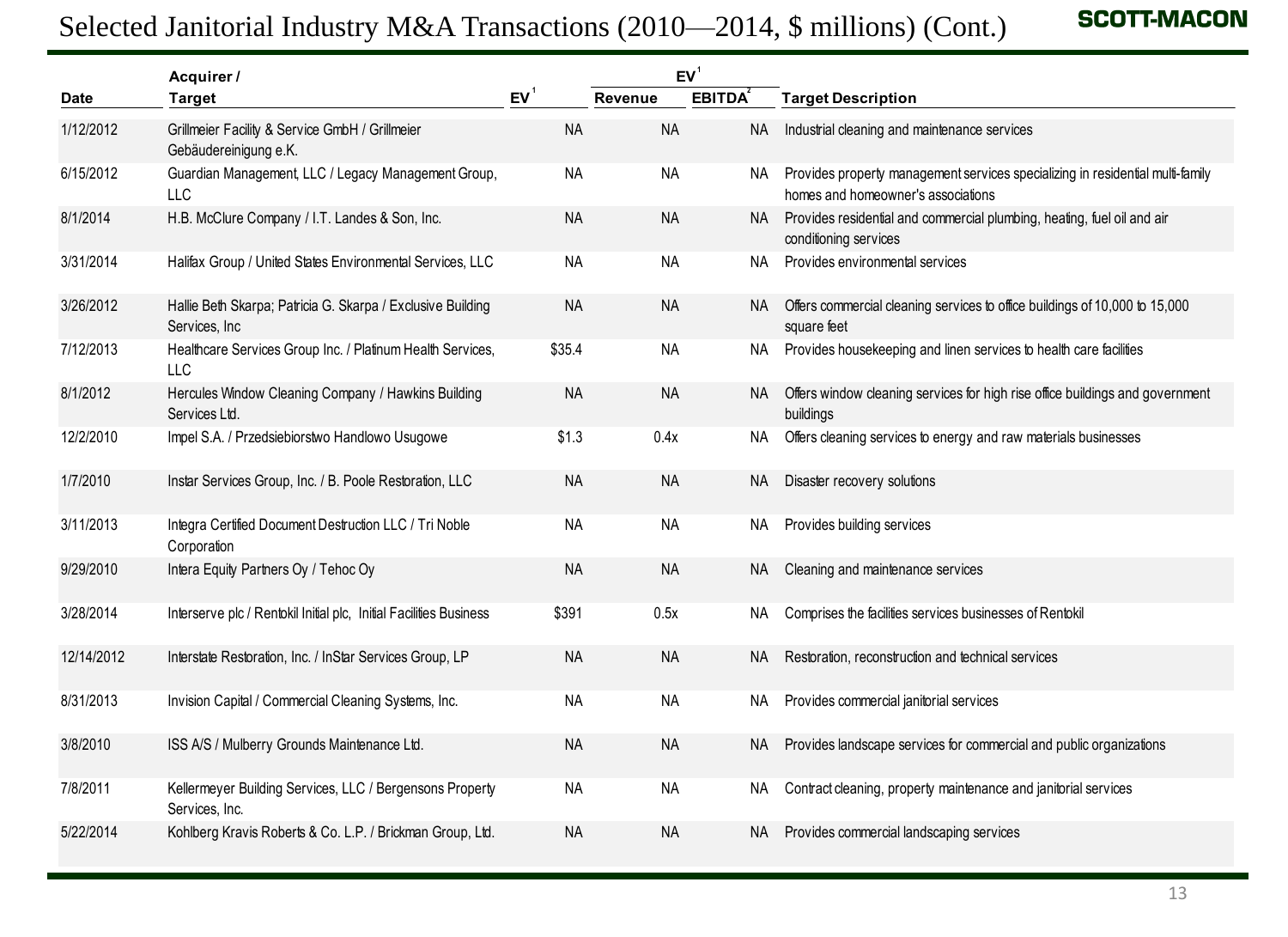|             | Selected Janitorial Industry M&A Transactions (2010—2014, \$ millions) (Cont.) |           |                            |               | <b>SCOTT-MACOI</b>                                                                              |
|-------------|--------------------------------------------------------------------------------|-----------|----------------------------|---------------|-------------------------------------------------------------------------------------------------|
| <b>Date</b> | Acquirer /<br><b>Target</b>                                                    | $EV^1$    | EV <sup>1</sup><br>Revenue | <b>EBITDA</b> | <b>Target Description</b>                                                                       |
| 6/11/2012   | Lembaga Tabung Haji / Faber Group Bhd                                          | <b>NA</b> | <b>NA</b>                  | <b>NA</b>     | Maintenance management information, janitorial and hospital support services                    |
| 12/2/2014   | Leonard Green & Partners, L.P / Packers Holdings, LLC                          | <b>NA</b> | <b>NA</b>                  | <b>NA</b>     | Provides contract cleaning and sanitation services to the food processing<br>industry           |
| 2/26/2010   | LianDi Clean Technology, Inc. / Remediation Services, Inc.                     | <b>NA</b> | <b>NA</b>                  | NA.           | Restoration and mold remediation business for residential and commercial real<br>estate         |
| 7/30/2010   | Lindsay Goldberg / PSC, LLC                                                    | <b>NA</b> | <b>NA</b>                  | <b>NA</b>     | Environmental, industrial cleaning and container and transportation services                    |
| 12/5/2014   | Lorraine Capital LLC / Buffalo Hotel Supply Company, Inc.                      | <b>NA</b> | <b>NA</b>                  | ΝA            | Provides facility maintenance and janitorial services to the hospitality industry               |
| 6/12/2014   | Madison Capital Funding / Envirovac                                            | <b>NA</b> | <b>NA</b>                  | <b>NA</b>     | Environmental and industrial cleaning                                                           |
| 8/24/2011   | Management Group / Avalon Property Services, Inc.                              | <b>NA</b> | <b>NA</b>                  | ΝA            | Commercial janitorial services                                                                  |
| 12/31/2012  | Matrix Service Company / Pelichem Industrial Cleaning<br>Services, LLC         | \$8.3     | <b>NA</b>                  | <b>NA</b>     | Provides industrial cleaning and transportation and portable services                           |
| 8/20/2014   | Maxim Facilities Management / Ross Cleaning Services                           | <b>NA</b> | <b>NA</b>                  | ΝA            | Provides cleaning services to blue chip companies                                               |
| 3/9/2012    | Mercapital, S.L. and Permira Advisers Ltd / Clece FS, S.A.                     | \$80      | <b>NA</b>                  | <b>NA</b>     | Environmental, cleaning, gardening and janitorial services                                      |
| 1/4/2012    | Millard Group, Inc. / Renaissance Industries, Inc.                             | <b>NA</b> | <b>NA</b>                  | ΝA            | Provides landscaping and lighting services                                                      |
| 8/28/2014   | Mistras Group, Inc. / The NACHER Corporation                                   | <b>NA</b> | <b>NA</b>                  | <b>NA</b>     | Provides maintenance services to oil, gas and petrochemical industries                          |
| 3/1/2013    | Mitch Murch's Maintenance Management Company / Vivid<br>Cleaning Inc.          | <b>NA</b> | <b>NA</b>                  | ΝA            | Provides commercial cleaning services                                                           |
| 7/29/2011   | MITIE Group PLC / Services Management International<br>Ltd.                    | <b>NA</b> | <b>NA</b>                  | <b>NA</b>     | Provides facilities services solutions including janitorial services                            |
| 11/4/2014   | MPS Group, Inc. / Superior Mill Services, LLC                                  | <b>NA</b> | <b>NA</b>                  | NA            | Provides industrial cleaning and maintenance services                                           |
| 1/30/2014   | Mtech Mechanical Technologies, Inc. / Total Plumbing, Inc.                     | <b>NA</b> | <b>NA</b>                  | <b>NA</b>     | Provides commercial and residential plumbing services                                           |
| 7/29/2011   | Nabors Industries Ltd. / Peak Oilfield Service Company                         | \$135.5   | NA                         | NA            | Construction, maintenance, industrial cleaning, power generation and<br>transportation services |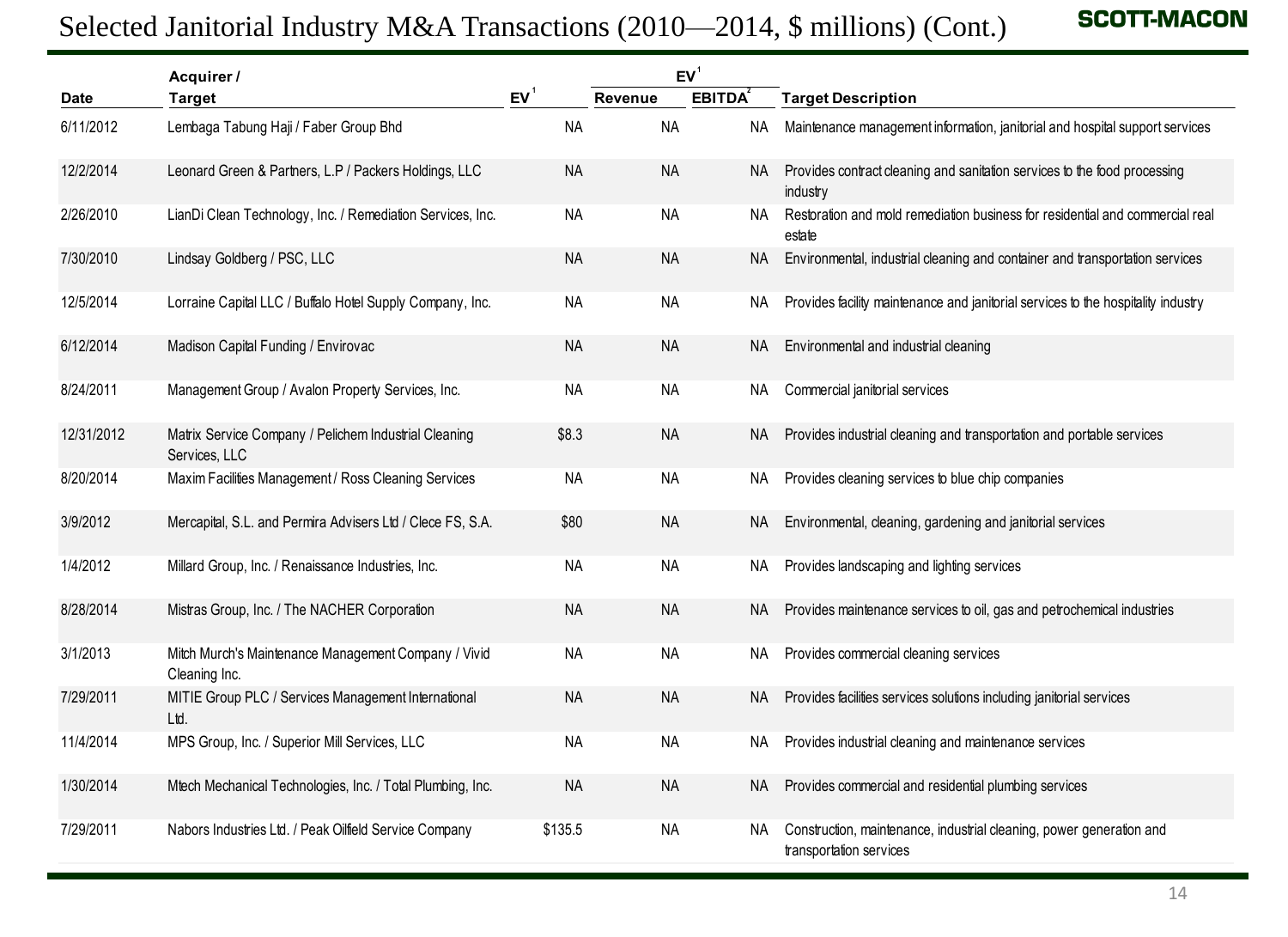|            | Acquirer /                                                                          |           |           | EV <sup>1</sup> |                                                                                                                                       |
|------------|-------------------------------------------------------------------------------------|-----------|-----------|-----------------|---------------------------------------------------------------------------------------------------------------------------------------|
| Date       | <b>Target</b>                                                                       | $EV^1$    | Revenue   | <b>EBITDA</b>   | <b>Target Description</b>                                                                                                             |
| 12/31/2010 | Nature's Trees, Inc. / Autumn Tree Care Experts, Inc.                               | <b>NA</b> | <b>NA</b> | <b>NA</b>       | Tree care services                                                                                                                    |
| 2/24/2011  | NBGI Private Equity Limited / Facilities Services Group<br>Limited                  | \$9.0     | <b>NA</b> | NA.             | Facilities management and related services                                                                                            |
| 7/30/2014  | NexGen Holdings Corp / CTB Pools LLC                                                | <b>NA</b> | <b>NA</b> | NA              | Provides pool maintenance and repair services                                                                                         |
| 7/14/2010  | Nilfisk-Advance, Inc. / Cyclone Surface Cleaning, Inc.                              | <b>NA</b> | <b>NA</b> | NA              | Contract cleaning services for airport runway rubber and paint removal as well<br>as gate area and parking structure surface cleaning |
| 7/29/2013  | NRC US Holding Company LLC / Op-Tech Environmental<br>Services Inc.                 | \$13.9    | 0.4x      | 3.9x            | Provides environmental and industrial cleaning and decontamination services                                                           |
| 1/14/2015  | Omega Capital Management, LLC / M&M Environmental Oil<br>Field Services LLC         | <b>NA</b> | <b>NA</b> | NA              | Provides environmental services and safety such as tank cleaning, general<br>washing and cleaning, and waste management               |
| 6/30/2010  | Omni Facility Services Canada Ltd. / Cascadian Building<br>Maintenance, Ltd.        | \$0.3     | <b>NA</b> | <b>NA</b>       | Janitorial services to commercial customers                                                                                           |
| 8/1/2011   | Omni Facility Services Canada Ltd. / Cleanmax Inc.                                  | \$2.7     | <b>NA</b> | NA.             | Commercial cleaning services                                                                                                          |
| 1/1/2011   | Omni Facility Services Canada Ltd. / SOS Janitorial<br>Services, Ltd.               | \$2.9     | <b>NA</b> | <b>NA</b>       | Janitorial services to commercial and industrial customers                                                                            |
| 10/23/2010 | Packers Sanitation Services, Inc. / Canadian Contract<br>Cleaning Specialists, Inc. | <b>NA</b> | <b>NA</b> | NA.             | Provides sanitation services to the food service industry                                                                             |
| 9/21/2011  | Palladium Equity Partners, LLC / Capital Contractors, Inc.                          | \$9       | <b>NA</b> | NA              | Commercial and office janitorial services                                                                                             |
| 5/21/2010  | Paramount Services Limited / Security Cleaning Services<br>Ltd.                     | <b>NA</b> | <b>NA</b> | NA.             | Commercial cleaning services                                                                                                          |
| 7/1/2010   | Pine Tree Equity / Hydrovac Industrial Services, Inc.                               | <b>NA</b> | <b>NA</b> | NA              | Industrial cleaning services                                                                                                          |
| 4/29/2012  | Pristine Environments Inc. / BeeLabor Janitorial Services,<br>Inc.                  | <b>NA</b> | <b>NA</b> | NА              | Provides facility management services to the government                                                                               |
| 6/6/2014   | Professional Systems / Eurest Services Inc.                                         | <b>NA</b> | $\sf NA$  | NA              | Maintenance and cleaning services to retailors and malls                                                                              |
| 2/22/2011  | QualaWash Holding, LLC / PSC Container Services LLC                                 | NA        | NA        | NA.             | Cleaning, environmental, transport and container services                                                                             |
| 1/1/2015   | QualaWash Holdings, LLC / Long's Tank Wash Inc.                                     | <b>NA</b> | <b>NA</b> | NA.             | Offers cleaning services for petroleum tankers                                                                                        |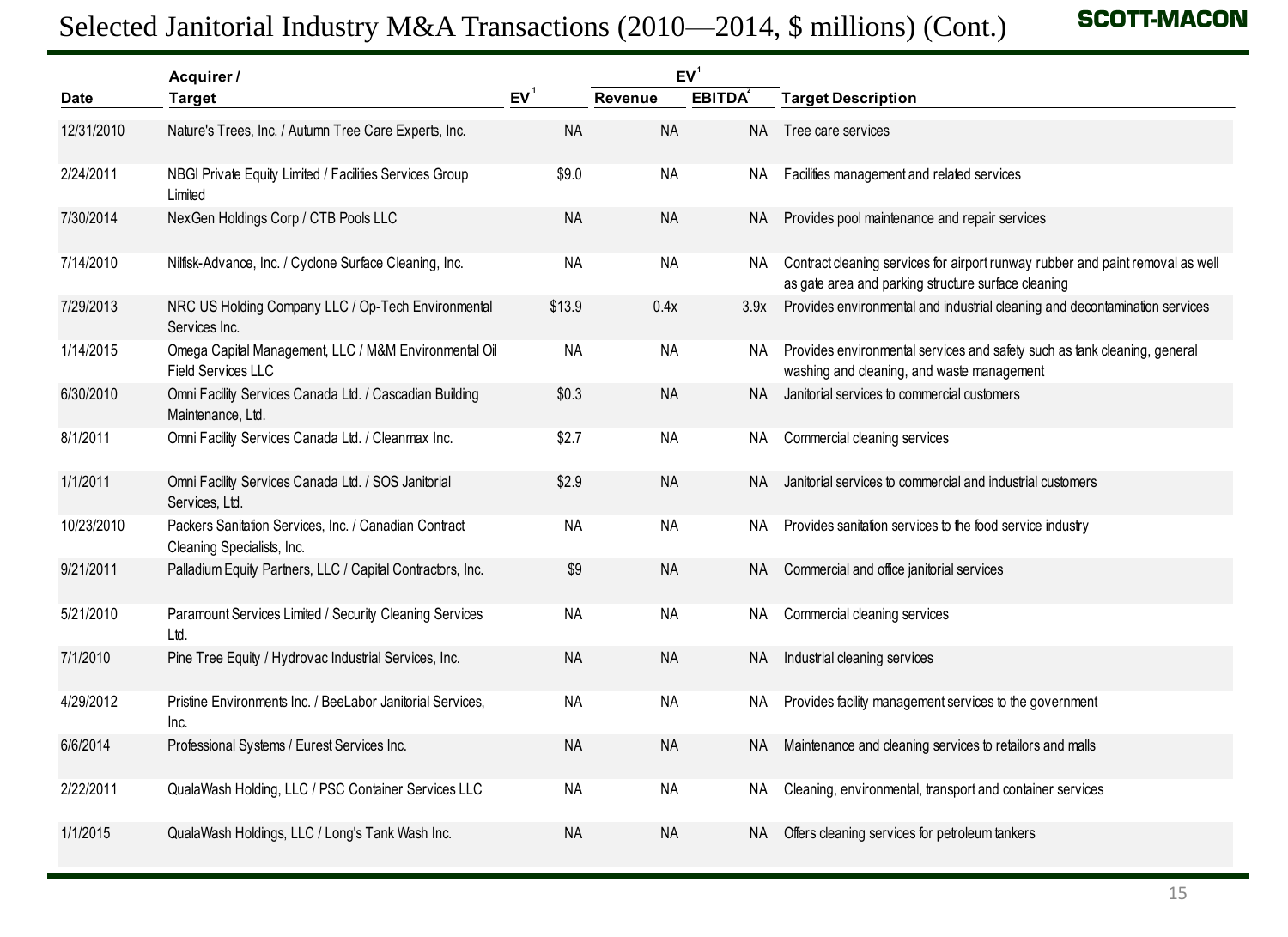| <b>SCOTT-MACON</b><br>Selected Janitorial Industry M&A Transactions (2010—2014, \$ millions) (Cont.) |                                                                             |           |                 |               |                                                                                                                                   |  |  |
|------------------------------------------------------------------------------------------------------|-----------------------------------------------------------------------------|-----------|-----------------|---------------|-----------------------------------------------------------------------------------------------------------------------------------|--|--|
|                                                                                                      | Acquirer /                                                                  |           | EV <sup>1</sup> |               |                                                                                                                                   |  |  |
| <b>Date</b>                                                                                          | <b>Target</b>                                                               | EV        | Revenue         | <b>EBITDA</b> | <b>Target Description</b>                                                                                                         |  |  |
| 6/10/2012                                                                                            | Real American Brands, Inc. / J. C. Decierdo, Corp.                          | <b>NA</b> | <b>NA</b>       | NA            | Provides home cleaning services                                                                                                   |  |  |
| 12/10/2012                                                                                           | Rentokil Initial plc / Eden Advanced Pest Technologies Inc.                 | \$10      | 1.4x            | NA            | Cleaning and sanitation services                                                                                                  |  |  |
| 3/5/2014                                                                                             | Rentokil Initial plc / Grupo Bestway                                        | <b>NA</b> | NA              | NA.           | Offers facilities management services such as catering and cleaning                                                               |  |  |
| 8/6/2012                                                                                             | Rentokil Initial plc / Modus FM Ltd.                                        | \$8.3     | <b>NA</b>       | NA.           | Provides a range of business support services. It offers electrical, mechanical,<br>fabric maintenance and support service        |  |  |
| 12/11/2013                                                                                           | Rentokil Initial plc / Plantworks, Inc.                                     | <b>NA</b> | <b>NA</b>       | NA.           | Provides interior plant maintenance and leasing, fresh cut flowers, Christmas<br>decorating and exterior landscaping service      |  |  |
| 1/2/2015                                                                                             | Restore Shred Limited / Ancora Solutions Limited                            | \$0.8     | <b>NA</b>       | NA.           | Provides storage, removal, archiving, and confidential destruction services                                                       |  |  |
| 5/4/2012                                                                                             | Restore Shred Limited / ROC Relocations Limited                             | \$0.3     | NA              | NA.           | Collects and destroys confidential data                                                                                           |  |  |
| 10/20/2011                                                                                           | Restore Shred Limited / Thoroughshred Limited                               | <b>NA</b> | <b>NA</b>       | NA.           | Provides secure collection and confidential offsite shredding, destruction, and<br>recycling services                             |  |  |
| 4/26/2014                                                                                            | River City Furniture, LLC / The Cuyahoga Companies, Inc.                    | <b>NA</b> | <b>NA</b>       | NA .          | Provides office furniture and interior solutions for corporate, healthcare,<br>education, hospitality, and government enterprises |  |  |
| 8/18/2014                                                                                            | Riverside Company / The Dwyer Group, Inc.                                   | <b>NA</b> | <b>NA</b>       | NA            | Provides residential and light commercial repair and maintenance services                                                         |  |  |
| 2/11/2012                                                                                            | Rock Hill Capital Group, LLC / Alpha Technical Services<br>Corporation, LLC | <b>NA</b> | NA              | NA            | Industrial cleaning services                                                                                                      |  |  |
| 6/6/2013                                                                                             | Rollins Inc. / Lawn and Ornamental Green Services LLC                       | <b>NA</b> | <b>NA</b>       | NA            | Offers lawn care services                                                                                                         |  |  |
| 6/27/2012                                                                                            | Ruppert Landscape, Inc. / Eco Scapes, Inc.                                  | <b>NA</b> | <b>NA</b>       | NA.           | Comprise commercial landscape management contracts, trucks, equipment and<br>the hiring of several employees                      |  |  |
| 9/4/2012                                                                                             | Ruppert Landscape, Inc. / New River Landscapes Inc.                         | <b>NA</b> | <b>NA</b>       | NA            | Operates as a landscaping management company                                                                                      |  |  |
| 10/3/2011                                                                                            | Sealed Air Corporation / Diversey Holdings, Inc.                            | \$4,576.3 | 1.4x            | 12.1x         | Janitorial and building maintenance services                                                                                      |  |  |
| 4/30/2014                                                                                            | Seaview holdings Sdn. Bhd / Damansara Realty Bhd                            | \$40.3    | 0.8x            | <b>NM</b>     | Provides integrated property related services including cleaning services                                                         |  |  |
| 5/25/2011                                                                                            | Sodexo S.A / CIBUS Business Meals Ltd.                                      | \$27.7    | NA              | NA            | Offers catering services                                                                                                          |  |  |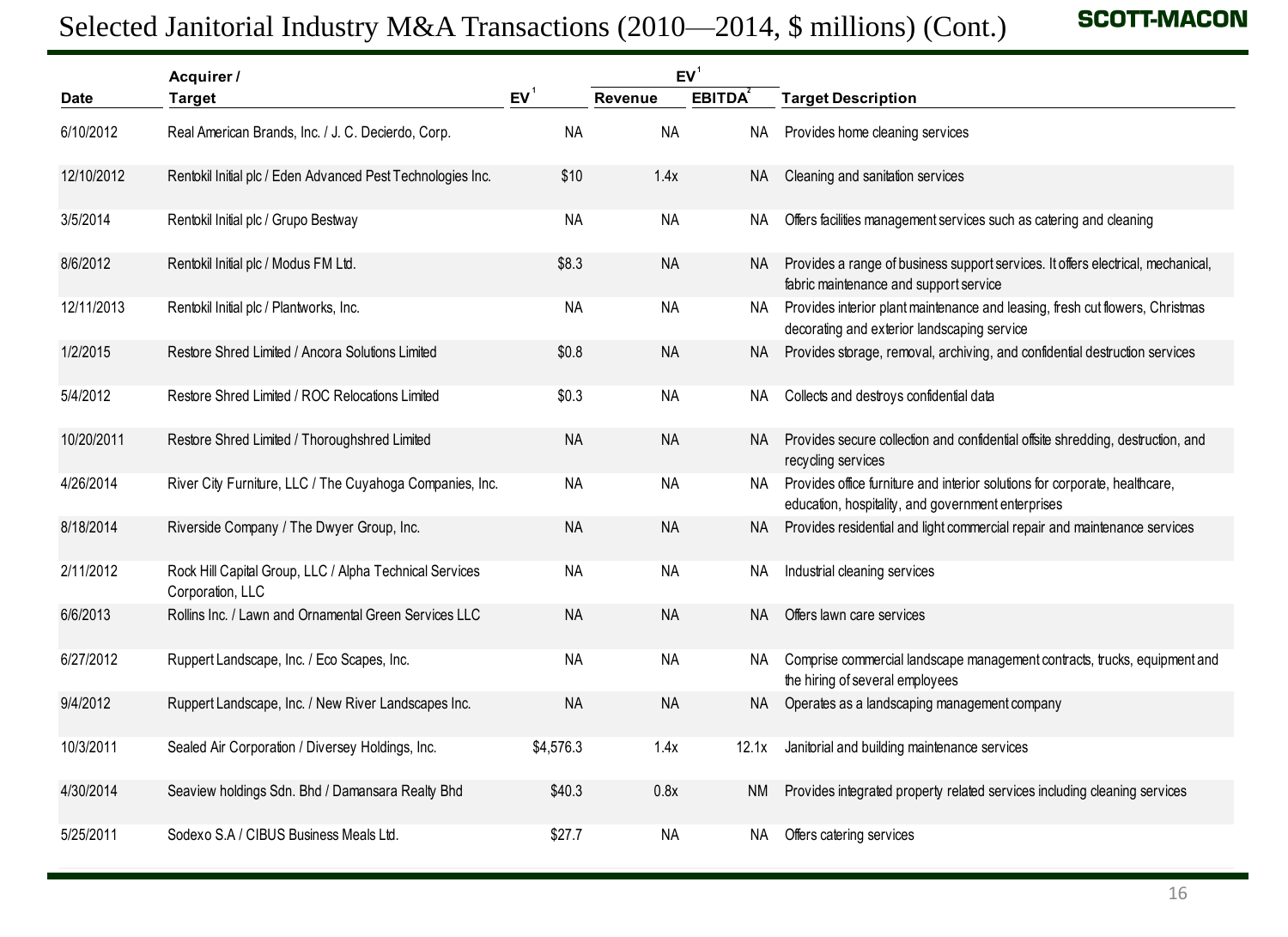|            | Acquirer /<br><b>Target</b>                                                           |           | EV <sup>1</sup> |               |                                                                                                                |
|------------|---------------------------------------------------------------------------------------|-----------|-----------------|---------------|----------------------------------------------------------------------------------------------------------------|
| Date       |                                                                                       | $EV^1$    | Revenue         | <b>EBITDA</b> | <b>Target Description</b>                                                                                      |
| 12/24/2012 | Sodexo S.A / MacLellan Integrated Services India Pvt. Ltd.                            | <b>NA</b> | <b>NA</b>       | <b>NA</b>     | Provides facility management services                                                                          |
| 2/14/2012  | Sodexo S.A / Ri.Co. Srl                                                               | <b>NA</b> | <b>NA</b>       | NA            | Provides maintenance, installation, and management services                                                    |
| 11/8/2011  | Sodexo S.A / Roth Bros., Inc.                                                         | <b>NA</b> | <b>NA</b>       | NA            | Provides total facility maintenance services                                                                   |
| 4/24/2011  | Sodexo S.A / Zehnacker Ireland Limited                                                | <b>NA</b> | <b>NA</b>       | NA.           | Provides building and facility management services                                                             |
| 4/1/2011   | Sohgo Security Services Co. Ltd. / ALSOK Souei Co., Ltd.                              | <b>NA</b> | <b>NA</b>       | <b>NA</b>     | Provides security and building management services                                                             |
| 2/28/2011  | Sohgo Security Services Co. Ltd. / Japan Facilio Co., Ltd.                            | \$76      | 0.2x            | NA.           | Offers facility construction work focusing on plumbing and electrical operations                               |
| 4/8/2014   | Sohgo Security Services Co. Ltd. / Nippon Building<br>Maintenance Co., Ltd.           | <b>NA</b> | <b>NA</b>       | NА            | Provides building maintenance and management services                                                          |
| 5/5/2010   | Sovereign Capital / 8 Solutions Ltd.                                                  | <b>NA</b> | <b>NA</b>       | NA.           | Computer room, data center and server room cleaning services; and disaster<br>recovery cleaning services       |
| 7/27/2011  | Spie Nucleaire SAS / ATMN                                                             | <b>NA</b> | <b>NA</b>       | NA            | Mechanical maintenance and cleaning services                                                                   |
| 3/18/2010  | Spotless Group Ltd. / Cleanevent Holdings Pty. Limited                                | <b>NA</b> | <b>NA</b>       | NA.           | Cleaning and waste management services                                                                         |
| 8/1/2013   | Standard Register Company / WorkflowOne LLC                                           | \$339.1   | 0.7x            | 9.3x          | Residential and commercial restoration and cleaning services                                                   |
| 4/22/2014  | Stericycle, Inc. / PSC Environmental Services, LLC                                    | \$275     | <b>NA</b>       | NA.           | Provides recycling, industrial cleaning and environmental services                                             |
| 9/30/2014  | STRABAG Property and Facility Services GmbH / DIW<br>Instandhaltung Ltd. & Co. KG     | <b>NA</b> | <b>NA</b>       | NA            | Provides management, maintenance, and technical cleaning services to the<br>industrial and private enterprises |
| 1/4/2010   | Systematic Holdings Pte. Ltd. / Systematic Laundry &<br>Healthcare Services Pte. Ltd. | <b>NA</b> | <b>NA</b>       | NA            | Offers laundry and dry cleaning services                                                                       |
| 12/31/2012 | Tetra Tech Inc. / American Environmental Group, Ltd.                                  | <b>NA</b> | <b>NA</b>       | NA.           | Provides specialty environmental, construction and maintenance services                                        |
| 7/12/2010  | Thompson Industrial Service, LLC / A & T Industrial<br>Services, Inc.                 | <b>NA</b> | <b>NA</b>       | NA            | Cleaning services for industrial facilities                                                                    |
| 12/31/2014 | Thompson Street Capital Partners / TriStar Global Energy<br>Solutions, Inc.           | <b>NA</b> | <b>NA</b>       | NA            | Provides tank cleaning to power generation industries                                                          |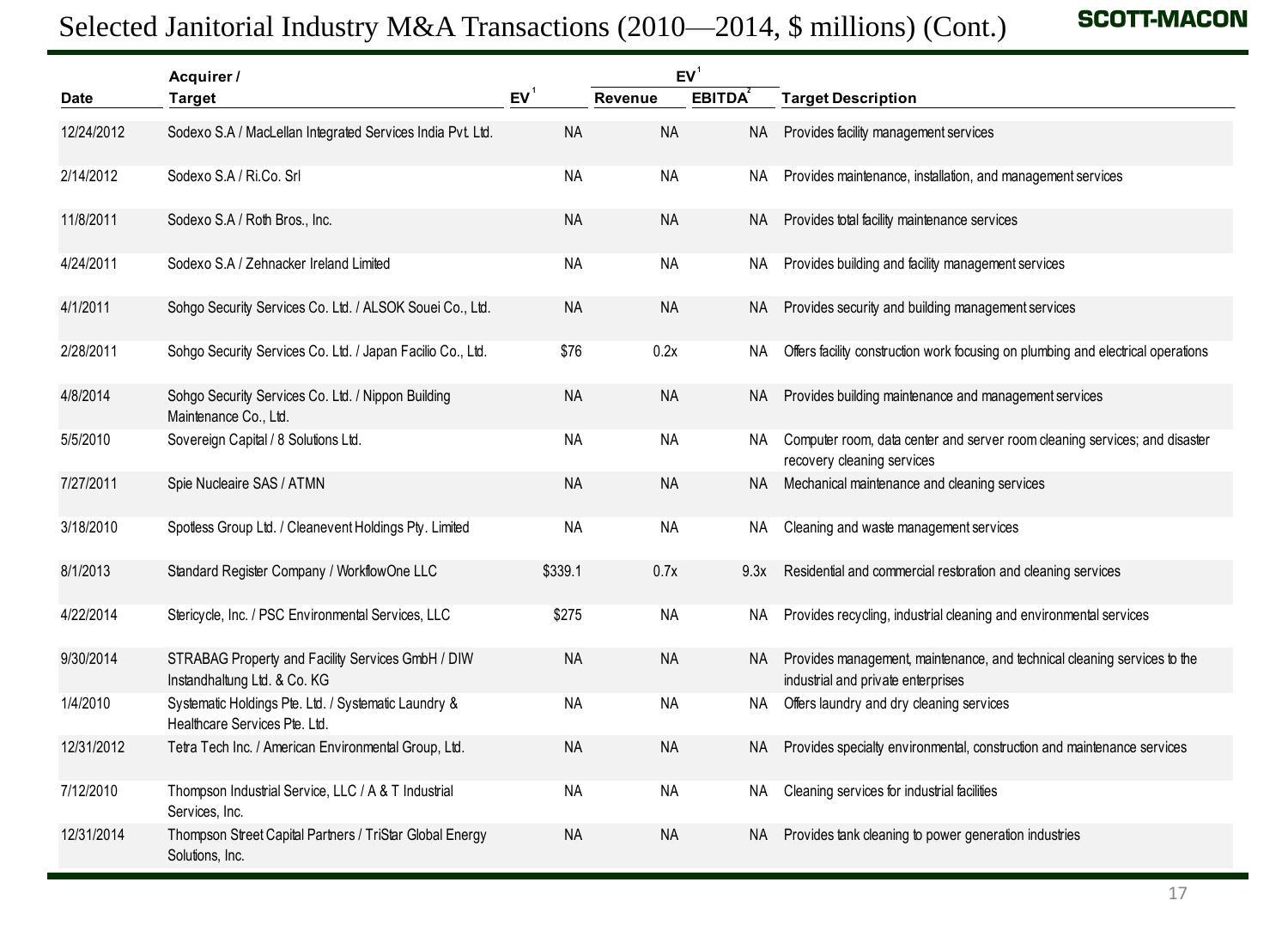### Selected Janitorial Industry M&A Transactions (2010—2014, \$ millions) (Cont.)

| <b>SCOTT-MACOI</b><br>Selected Janitorial Industry M&A Transactions (2010—2014, \$ millions) (Cont.) |                                                                                   |           |                |                                  |                                                                                                      |  |  |
|------------------------------------------------------------------------------------------------------|-----------------------------------------------------------------------------------|-----------|----------------|----------------------------------|------------------------------------------------------------------------------------------------------|--|--|
| <b>Date</b>                                                                                          | Acquirer /<br>Target                                                              | $EV^1$    | <b>Revenue</b> | EV <sup>1</sup><br><b>EBITDA</b> | <b>Target Description</b>                                                                            |  |  |
| 5/13/2014                                                                                            | Thorpe Corporation / APRM, Incorporated                                           | <b>NA</b> | <b>NA</b>      | ΝA                               | Provides industrial maintenance, cleaning and waste handling services                                |  |  |
| 1/12/2012                                                                                            | Triangle Services, Inc. / MetroClean Express Corp.                                | \$2.2     | <b>NA</b>      | NA.                              | Offers transit related maintenance and administration of products and cleaning<br>services           |  |  |
| 9/30/2014                                                                                            | Trinity Hunt Partners / Miller Environmental Services, Inc.                       | <b>NA</b> | <b>NA</b>      | NA.                              | Provides environmental solutions and industrial services to commercial and<br>institutional entities |  |  |
| 1/2/2015                                                                                             | True Blue Cleaners, Inc. / Quest Cleaners, LLC                                    | <b>NA</b> | <b>NA</b>      | NA.                              | Offers laundry and dry cleaning services                                                             |  |  |
| 5/10/2012                                                                                            | Undisclosed / Elite Maintenance Services, Inc.                                    | <b>NA</b> | <b>NA</b>      | NA.                              | Provides pavement cleaning, power washing and related services                                       |  |  |
| 11/15/2010                                                                                           | Universal Building Maintenance, LLC / Service Link<br>Commercial L.L.C.           | <b>NA</b> | <b>NA</b>      | NA.                              | Commercial cleaning services                                                                         |  |  |
| 12/31/2011                                                                                           | University General Health System, Inc. / SYBARIS Group<br>LLC                     | \$1.1     | 0.2x           | NA.                              | Hospitality, cleaning and sanitation, janitorial and concierge services                              |  |  |
| 10/3/2012                                                                                            | Valet Waste, Inc. / Zodiac Valet Trash, LLC                                       | <b>NA</b> | <b>NA</b>      | NA.                              | Waste removal, clean-up and recycling services                                                       |  |  |
| 6/8/2010                                                                                             | Valley Crest Companies, Inc. / Waverly Landscape<br>Associates, Inc.              | <b>NA</b> | <b>NA</b>      | NA.                              | Professional landscaping and snow removal services                                                   |  |  |
| 1/27/2014                                                                                            | Weiman Products, LLC / Homax Products, Inc., Cleaning<br><b>Products Division</b> | <b>NA</b> | <b>NA</b>      | NA.                              | Cleaning products division which includes specialty cleaning brands                                  |  |  |
|                                                                                                      | <b>Mean</b>                                                                       |           | 0.6x           | 8.3x                             |                                                                                                      |  |  |
|                                                                                                      | <b>Median</b>                                                                     |           | 0.5x           | 8.2x                             |                                                                                                      |  |  |

**1) EV: Enterprise Value**

**2) EBITDA: Earnings Before Interest, Taxes, Depreciation and Amortization**

**Source: Financial Information from SEC filings and other publicly-available sources**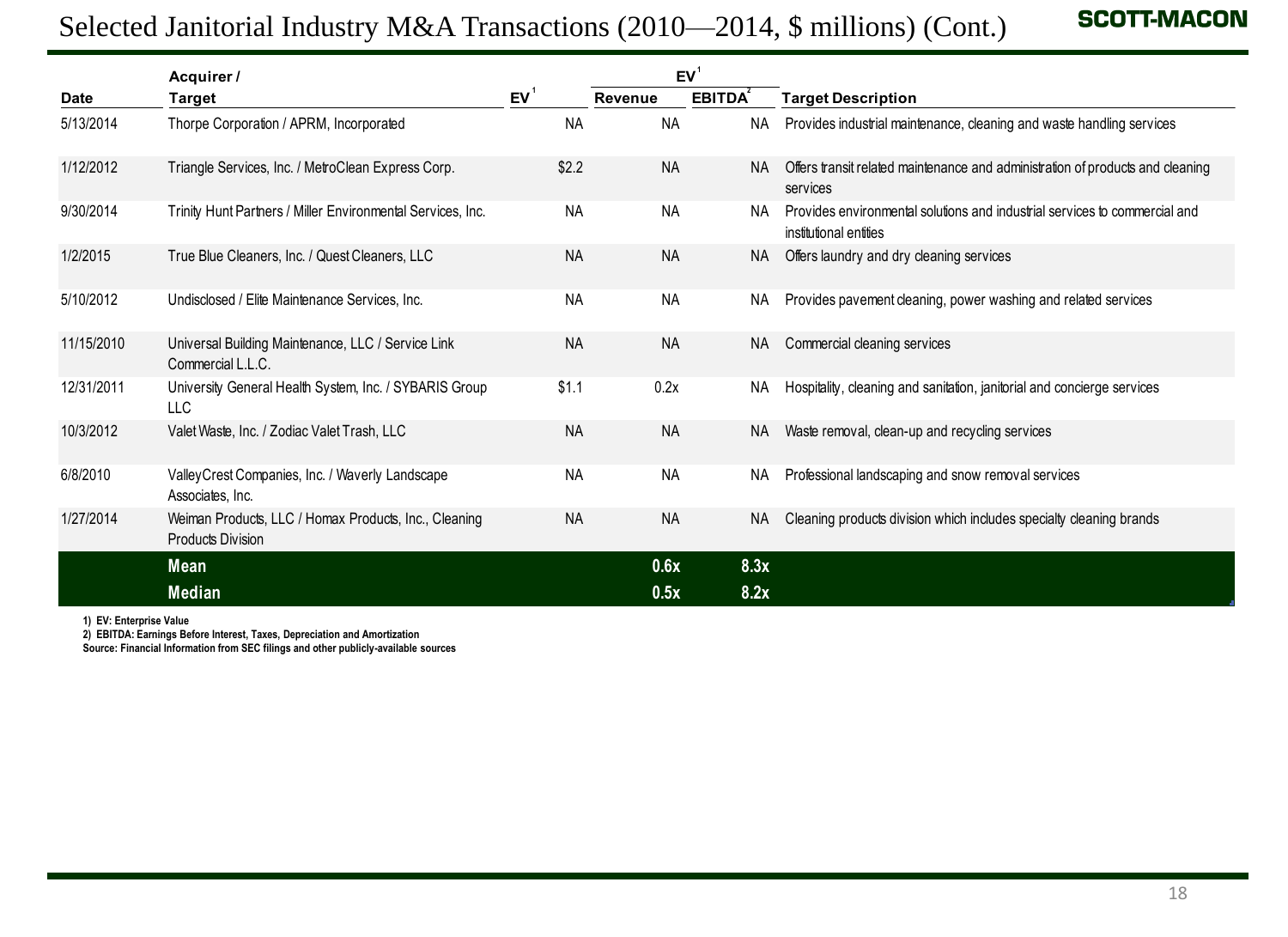### **Copyright 2015 © Scott-Macon**

*Note: Disclaimer In the preparation of the information contained in this document, Scott-Macon has endeavored to present information that is as accurate and current as possible from sources believed to be reliable. However, inadvertent errors can occur. Therefore, the information is provided "as is", without any representation or warranty of any kind, expressed or implied. Any reproduction, retransmission, republication, or other use of all or part of this document is expressly prohibited, unless written permission has been granted by Scott- Macon. All other rights are reserved.*